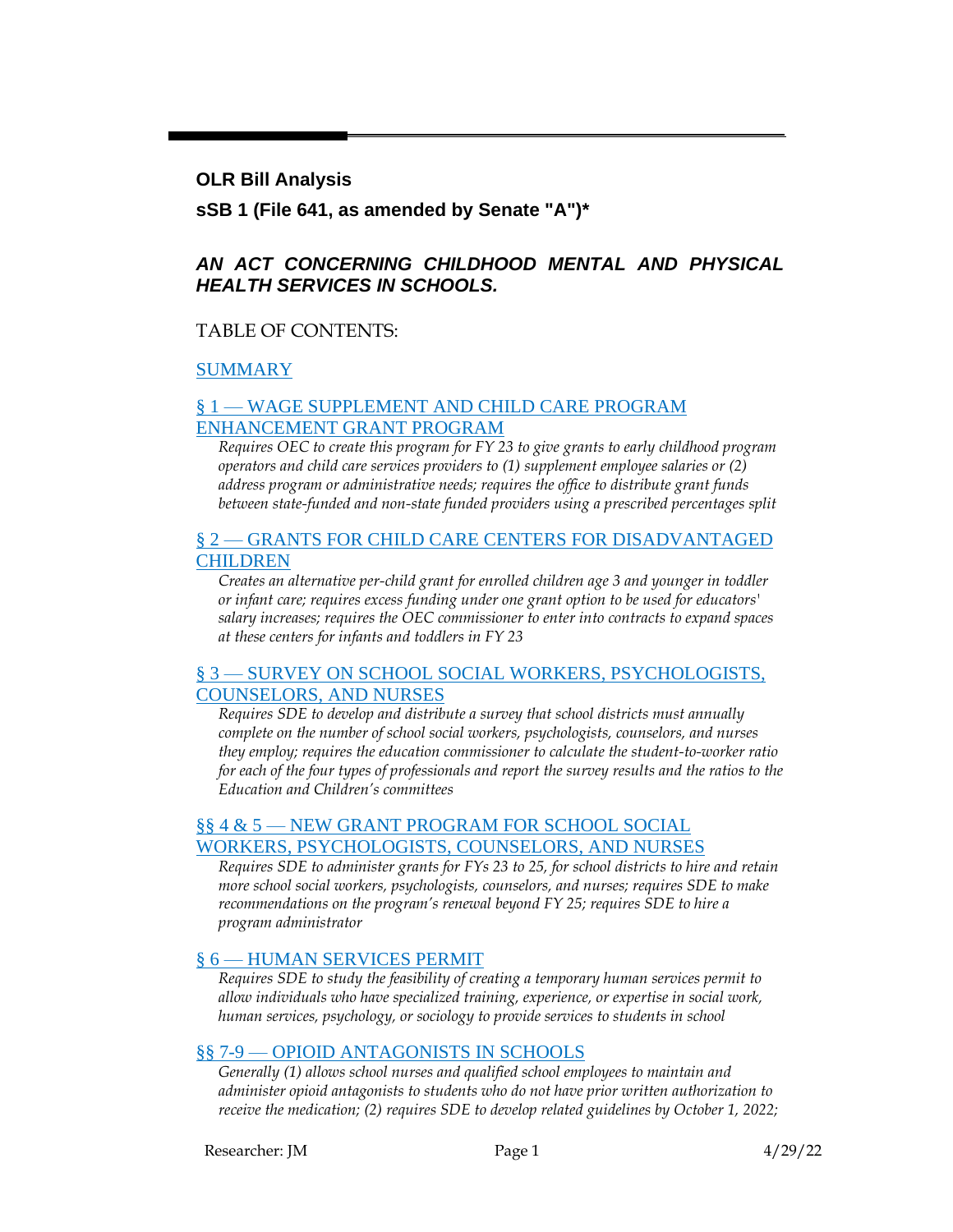*(3) authorizes certain prescribers and pharmacists to enter into agreements with school boards on the distribution and administration of opioid antagonists; and (4) requires DCP to provide school boards with information on how to acquire opioid antagonists from manufacturers*

#### § 10 — [TASK FORCE TO COMBAT ABLEISM](#page-13-0)

*Establishes a 14-member task force to combat ableism and requires it to submit its findings and recommendations to the Children's and Education committees by January 1, 2023*

#### § 11 - [CIAC TASK FORCE](#page-14-0)

*Establishes an eight-member task force to study the governance structure and internal procedures of CIAC and requires it to submit its findings and recommendations to the Education Committee by January 1, 2023*

### § 12 — [SCHOOL-BASED HEALTH CENTER GRANT EXPANSION](#page-16-0)  [PROGRAM](#page-16-0)

*Requires DPH to administer a school-based health center grant expansion program in FY 23 to provide grants to certain operators of school-based health centers to expand the centers and services they provide*

### § 13 — LEARNER ENGAGEMENT AND ATTENDANCE PROGRAM [\(LEAP\)](#page-16-1)

*Requires SDE to provide, within available appropriations, assistance and support for FY 23 to the school districts participating in LEAP*

#### § 14 — [MINIMUM DUTY-FREE LUNCH PERIODS FOR TEACHERS](#page-16-2)

*Creates a minimum 30-minute uninterrupted lunch period for teachers and other professional employees of school districts*

### § 15 — [MINORITY TEACHER CANDIDATE SCHOLARSHIP PROGRAM](#page-17-0)

*Requires SDE to administer a new minority teacher candidate scholarship program; authorizes grants of up to \$20,000 a year for high school graduates of priority school districts who are enrolled in a teacher preparation program at any four-year institution of higher education*

#### §§ 16-22 — [MINORITY TEACHER RECRUITMENT](#page-18-0)

Renames the minority teacher recruitment task force and requires it to conduct a study of *existing recruitment and retention programs*

#### § 23 — [TEACHER CERTIFICATION LAW REVIEW](#page-19-0)

*Requires SDE to review the state's teacher certification statutes and regulations for obsolete provisions and barriers to entry into the profession, and report to the Education Committee by January 1, 2023*

#### § 24 — CAREER AND TECHNICAL PATHWAYS INSTRUCTOR [PERMIT](#page-20-0)

*Authorizes SBE to issue career and technical pathways instructor permits if requested by a board of education or RESC; the permits allow individuals who meet the criteria to teach part-time in a specialized field (i.e., manufacturing, allied health, computer technology, engineering, or the construction trades) for the 2022 and 2023 school years*

### § 25 — [REMOTE LEARNING](#page-21-0)

Researcher: JM Page 2 4/29/22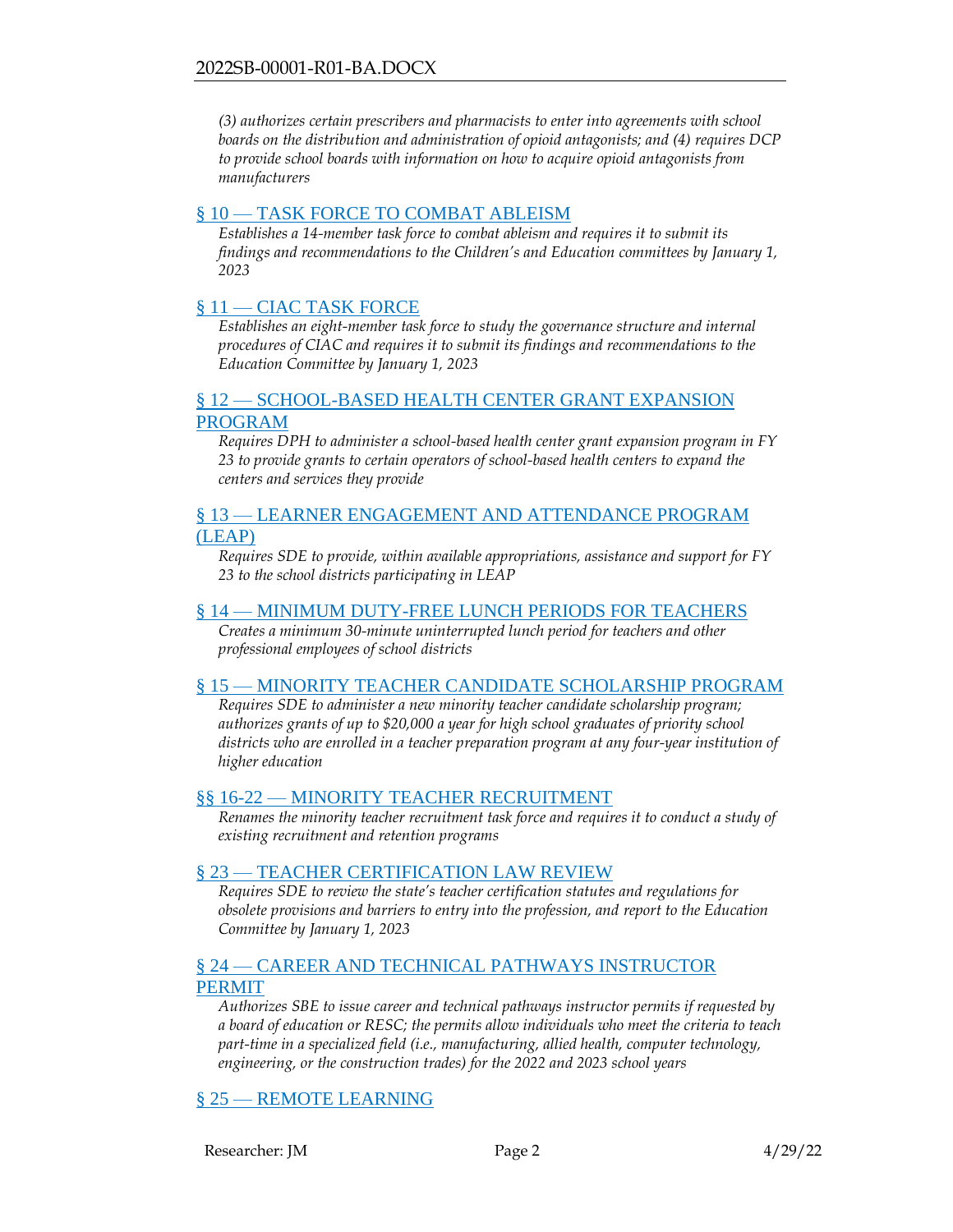*Permits local or regional boards of education to authorize remote learning for students in grades kindergarten to 12 beginning with the 2024-25 school year and requires boards that provide remote learning to prohibit dual instruction*

#### § 26 — [STATE EDUCATION RESOURCE CENTER \(SERC\)](#page-22-0)

*Expands SERC's specific list of required programs and activities; removes the requirement that SERC's real estate leases be subject to DAS approval, review, or regulation*

#### §§ 27 & 28 — [OPEN CHOICE PROGRAM](#page-23-0)

*Expands the New Haven-area program to include Guilford public schools and creates new earmarks for nonlapsing Open Choice funds appropriated to SDE*

#### § 29 — [TEACHER SHORTAGE AND RETENTION TASK FORCE](#page-24-0)

*Creates a teacher shortage and retention task force responsible for reporting on recommendations that address (1) teacher attrition and retention, (2) teacher shortages across subject matter disciplines, and (3) issues relating to equity and diversity*

#### § 30 — [UNIFIED SCHOOL DISTRICT #1 \(USD #1\) STUDY](#page-27-0)

*Requires DOC, in consultation with SDE, to conduct a study of how the funding of USD #1, the school district that serves inmates, compares to the funding of other school districts and education programs*

#### § 31 — [RAISING THE SPECIAL EDUCATION AGE LIMIT](#page-27-1)

*Requires school districts to provide special education services to qualifying students until they reach age 22*

#### §§ 32 & 33 — [ASIAN AMERICAN AND PACIFIC ISLANDER STUDIES](#page-27-2)

*Starting with the 2025-26 school year, requires all local and regional boards of education to include Asian American and Pacific Islander (AAPI) studies in their social studies curriculum and adds AAPI studies to the state's existing required program of instruction for public schools as part of the social studies curriculum*

### [BACKGROUND](#page-28-0)

### <span id="page-2-0"></span>**SUMMARY**

\*Senate Amendment "A" strikes the underlying bill (File 641) and replaces it with some similar provisions while removing others and adding numerous new provisions.

It removes provisions (1) requiring needs assessments and grants for infant and toddler spaces in existing school readiness programs, (2) requiring the State Department of Education (SDE) to develop a mental health plan for student athletes, (3) allowing unexpended school readiness funds to be available for scholarships for program providers and staff members, (4) requiring school readiness programs to use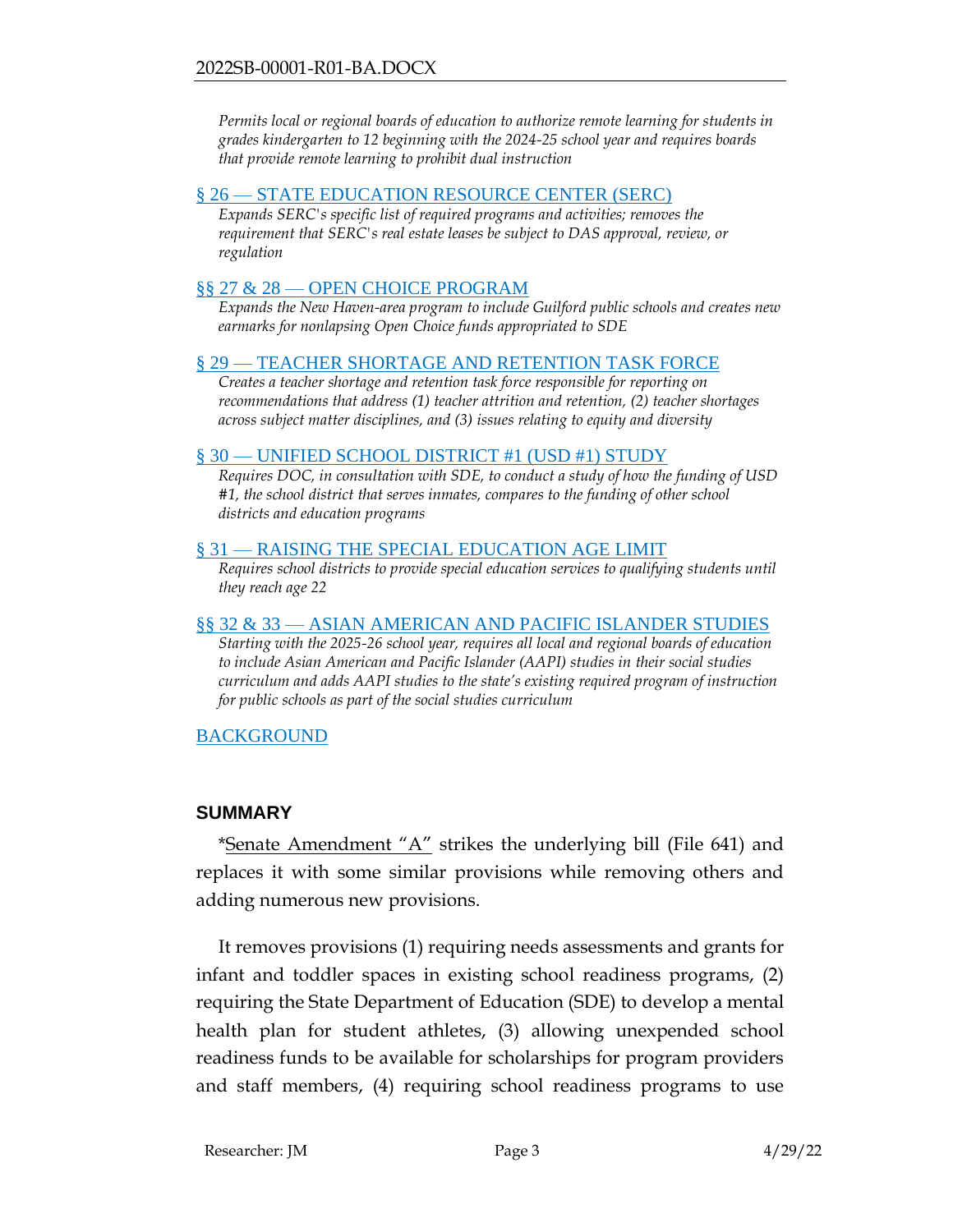excess per-child cost grant funds to increase classroom teacher salaries, (5) creating a salary enhancement grant program, and (6) requiring early childhood program employees' salaries to match the Office of Early Childhood (OEC) compensation schedule unless they exceed it.

It also adds provisions (1) creating a wage supplement and child care program enhancement grant (§ 1); (2) creating an alternative per-pupil grant for children ages 3 and under enrolled in child care centers for disadvantaged children, and requiring OEC to contract for more spaces for this age group  $(\S 2)$ ; (3) creating a minimum time period for dutyfree teacher lunches (§ 14); (4) requiring the Minority Teacher Recruitment Task Force to study the state's past recruitment and retention efforts, and renaming the task force (§§ 16-22); (5) requiring SDE to review teacher certification statutes and regulations (§ 23); (6) allowing the State Board of Education (SBE) to issue career and technical pathways instructor permits (§ 24); (7) authorizing school districts to begin offering remote learning for kindergarten through 8th grade starting in the 2024-25 school year (§ 25); (8) making changes in statutes governing the State Education Resource Center (SERC) (§ 26); (9) allowing Guilford to participate in the Open Choice program and earmarking uses for unexpended Open Choice funds (§§ 27 & 28); (10) creating the state teacher shortage and retention task force (§ 29); (11) requiring the Department of Corrections (DOC) to study the funding of the Unified School District #1 (§ 30); (12) requiring school districts to provide special education services to qualifying students until they reach age 22, rather than 21 (§ 31); and (13) requiring school districts to include Asian American and Pacific Islander studies in their social studies curriculum starting with the 2025-26 school year (§§ 32 & 33).

EFFECTIVE DATE: Various, see below

# <span id="page-3-0"></span>**§ 1 — WAGE SUPPLEMENT AND CHILD CARE PROGRAM ENHANCEMENT GRANT PROGRAM**

*Requires OEC to create this program for FY 23 to give grants to early childhood program operators and child care services providers to (1) supplement employee salaries or (2) address program or administrative needs; requires the office to distribute grant funds between state-funded and non-state funded providers using a prescribed percentages split*

The bill requires the Office of Early Childhood (OEC) to create and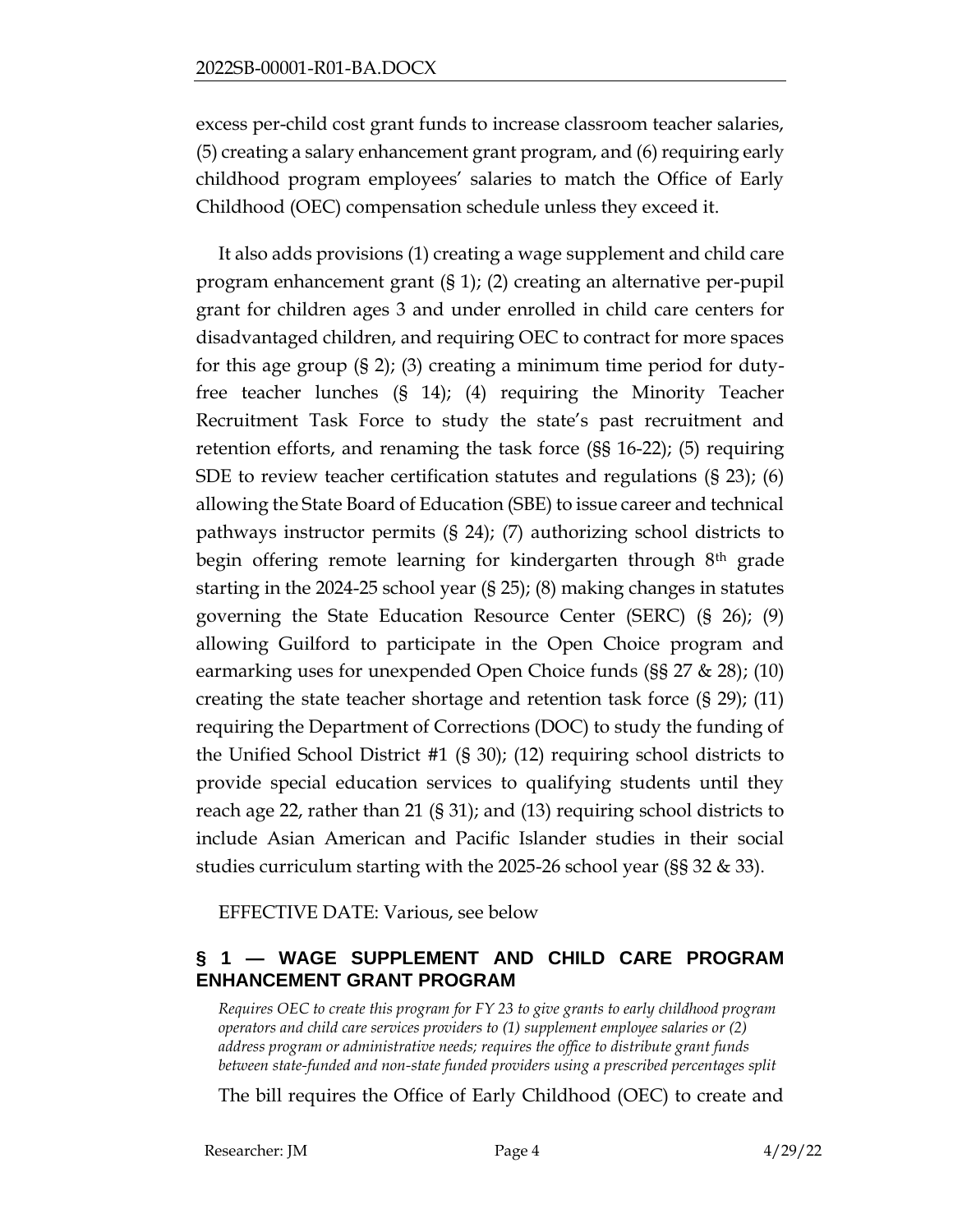administer a "wage supplement and child care program enhancement grant program" for FY 23. These grants may be used by early childhood program operators and child care services providers to (1) supplement their employees' salaries and (2) address program or administrative needs.

Beginning on August 1, 2022, the office must provide these grants to the following entities that meet OEC-created eligibility requirements: school readiness programs, private preschool programs, child care centers for disadvantaged children, child care centers, group child care homes, and family child care homes (see *Background*, below). These entities may submit a grant application to OEC on a form and in a manner the office determines. The bill requires OEC to develop (1) grant eligibility criteria and (2) program administration and grant expenditure guidelines.

Under the bill, OEC must distribute the appropriated grant funds according to the following split: (1) 70% to eligible program operators and service providers that do not receive state funding or state financial assistance and (2) 30% to operators and providers that do. Additionally, it requires the OEC commissioner, when awarding the grant, to give priority to program operators and service providers that will use the funds exclusively to supplement employees' annual salaries.

EFFECTIVE DATE: July 1, 2022

# *Background — Program Operators and Service Providers*

*School Readiness Programs.* School readiness programs are nonreligious, state-funded programs that provide a developmentally appropriate learning experience for children ages three to five who are too young to enroll in kindergarten (CGS § 10-16p).

*Child Care Centers for Disadvantaged Children.* These centers are developed and operated by municipalities, human resource development agencies, or nonprofit corporations. They contract with the state through the OEC commissioner for state financial assistance (CGS § 8-210).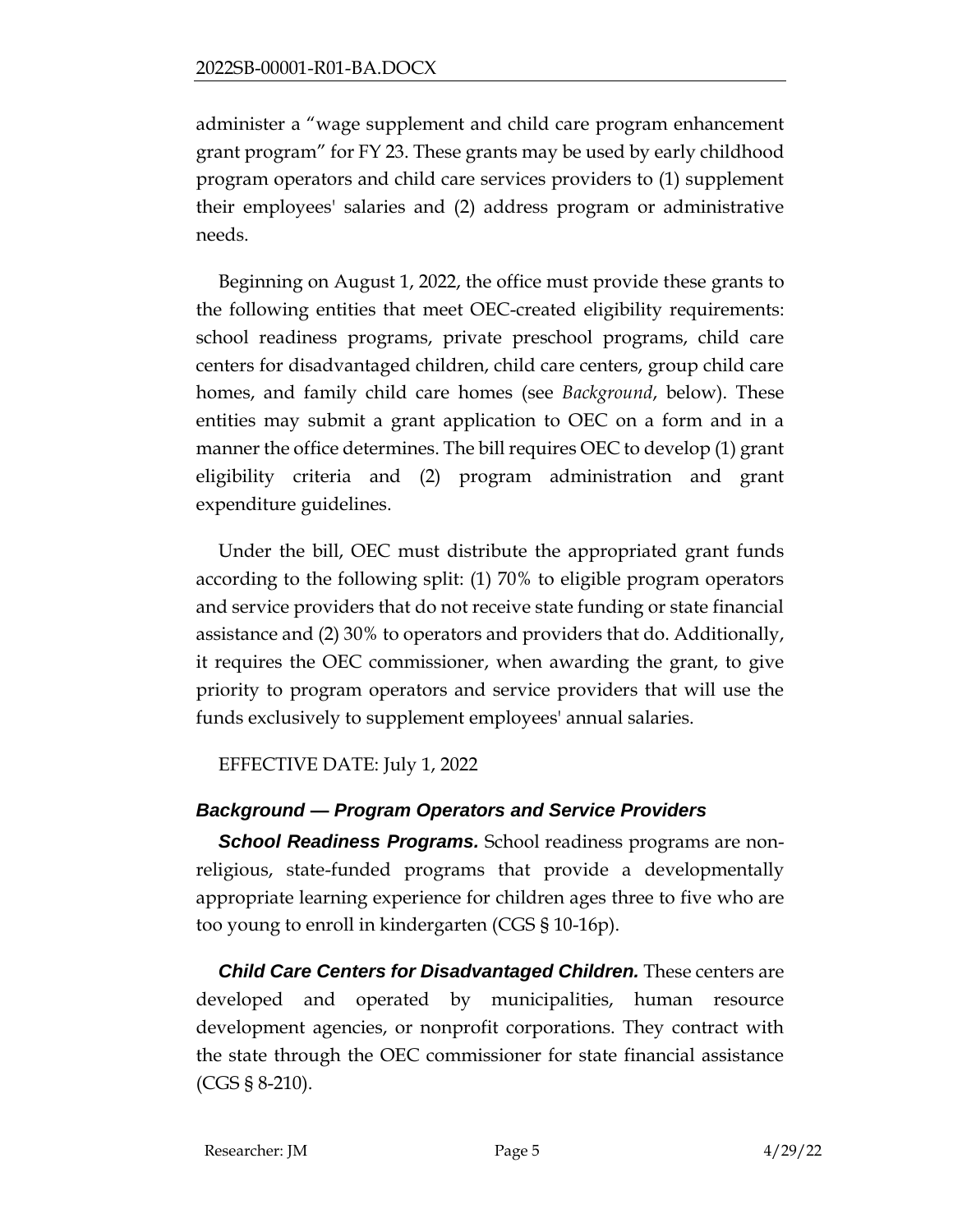*Child Care Centers.* Child care centers offer or provide supplementary care to more than 12 children outside their own homes on a regular basis (CGS  $\S 19a-77(a)(1)$ ).

*Group Child Care Homes.* Group child care homes (1) offer or provide supplementary care to between seven and 12 children on a regular basis or (2) meet the family child care home definition, except that they do not operate in a private family home (CGS  $\S 19a-77(a)(2)$ ).

*Family Child Care Homes.* Family child care homes are private family homes caring for up to six children, including the provider's own children not in school full time, where a child is cared for between three and 12 hours per day on a regular basis. Care may be provided for up to 72 consecutive hours to accommodate a need for extended care or intermittent short-term overnight care. During the regular school year, family child care homes may care for more than six children in certain cases (CGS § 19a-77(a)(3)).

# <span id="page-5-0"></span>**§ 2 — GRANTS FOR CHILD CARE CENTERS FOR DISADVANTAGED CHILDREN**

*Creates an alternative per-child grant for enrolled children age 3 and younger in toddler or infant care; requires excess funding under one grant option to be used for educators' salary increases; requires the OEC commissioner to enter into contracts to expand spaces at these centers for infants and toddlers in FY 23*

Current law requires that these centers' contracts with the state provide for a grant for the following:

- 1. part of the program's cost, as determined by the OEC commissioner, if the program is not federally assisted;
- 2. half the amount by which the program's net cost, as approved by the commissioner, exceeds its federal grant; or
- 3. at least equal to the per child cost set in state law for each child age three to five not yet eligible to enroll in school.

For the third type of grant described above, the bill does the following:

1. creates an alternative \$13,500 per-child grant for children age

| Researcher: JM | Page 6 | 4/29/22 |
|----------------|--------|---------|
|                |        |         |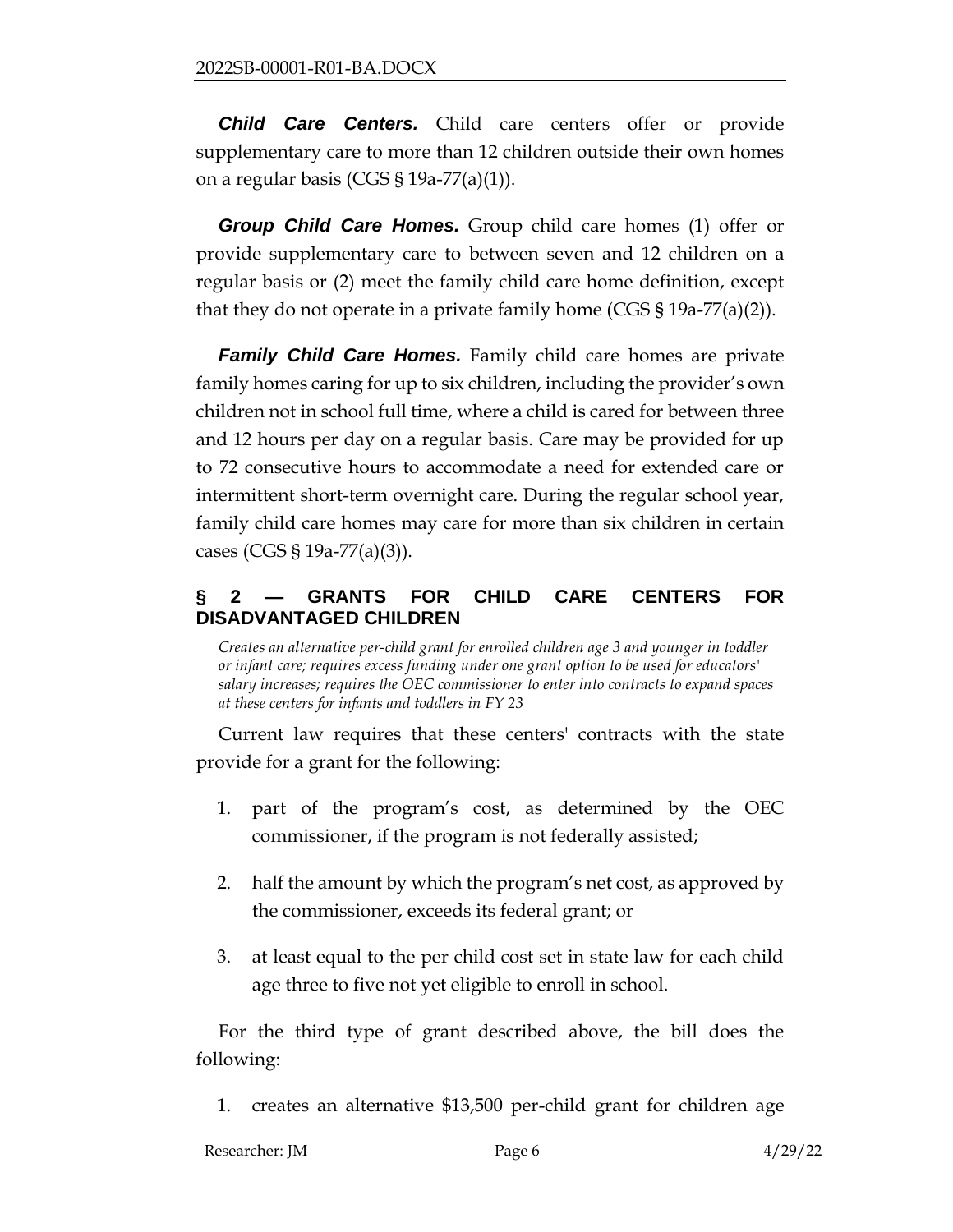three and younger who are in toddler or infant care and not in a preschool program and

2. requires these centers, beginning in FY 24, to use the portion of the grant that exceeds the FY 23 grant amount exclusively for educators' salary increases.

Additionally, the bill requires the OEC commissioner, within available appropriations, to enter into contracts to increase these centers' infant and toddler spaces for FY 23.

EFFECTIVE DATE: July 1, 2022

# <span id="page-6-0"></span>**§ 3 — SURVEY ON SCHOOL SOCIAL WORKERS, PSYCHOLOGISTS, COUNSELORS, AND NURSES**

*Requires SDE to develop and distribute a survey that school districts must annually complete on the number of school social workers, psychologists, counselors, and nurses they employ; requires the education commissioner to calculate the student-to-worker ratio for each of the four types of professionals and report the survey results and the ratios to the Education and Children's committees* 

The bill requires the State Department of Education (SDE), by July 1, 2023, and within available appropriations, to develop and distribute a survey to local and regional school boards to determine how many school social workers, school psychologists, school counselors and school nurses they employ. The survey must also include information on (1) the number of each of these four types of professionals employed and assigned to each school in a district; (2) whether any are assigned to more than one school, and if so, the geographic area they cover; and (3) an annual estimate of the number of students receiving direct services from each of the four types of professionals during the five-year period before the survey is completed.

Annually beginning with the 2023-24 school year, the bill requires each school district to complete the SDE survey and submit the completed survey to the education commissioner when and how she requires.

Existing law requires school districts to compile information included in the annual strategic school profile for each district and each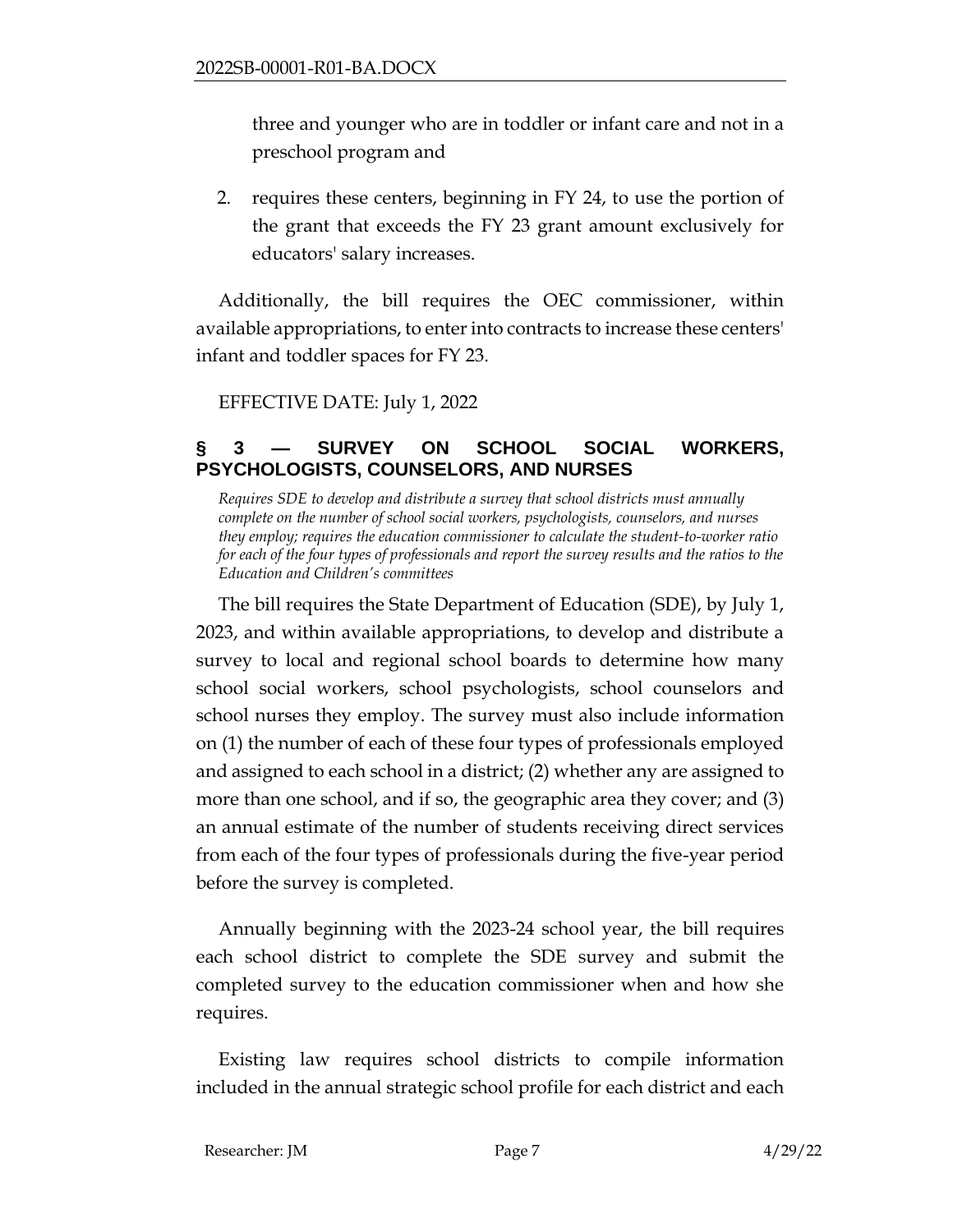school within the district. While the law does not specifically require districts to compile detailed staffing information, it does require them to compile measures of "school resources" and the "equitable allocation of resources among schools." In practice, the report includes staffing information by district and school including (1) "counselors, social workers, and school psychologists" as a group and (2) school nurses.

## *Ratios*

Following the receipt of a completed school district survey, the bill requires the education commissioner to annually calculate the studentto-worker ratio for each of the four types of professionals listed above for each school and each district.

# *Report*

Annually beginning by January 1, 2024, the commissioner must submit a report on the results of the survey and the student-to-worker ratios for each of the four types of professionals included in the survey, to the Education and Children's committees.

EFFECTIVE DATE: Upon passage

# <span id="page-7-0"></span>**§§ 4 & 5 — NEW GRANT PROGRAM FOR SCHOOL SOCIAL WORKERS, PSYCHOLOGISTS, COUNSELORS, AND NURSES**

*Requires SDE to administer grants for FYs 23 to 25, for school districts to hire and retain more school social workers, psychologists, counselors, and nurses; requires SDE to make recommendations on the program's renewal beyond FY 25; requires SDE to hire a program administrator* 

The bill requires SDE to administer a program, for FYs 23 to 25, to provide grants for school districts to hire and retain more school social workers, school psychologists, school counselors and nurses.

# *Applications*

The bill requires grant applications to be filed with the education commissioner when and how she decides. As part of the application, an applicant must submit a (1) grant expenditure plan and (2) copy of the completed survey required by the bill.

The plan must include, at a minimum: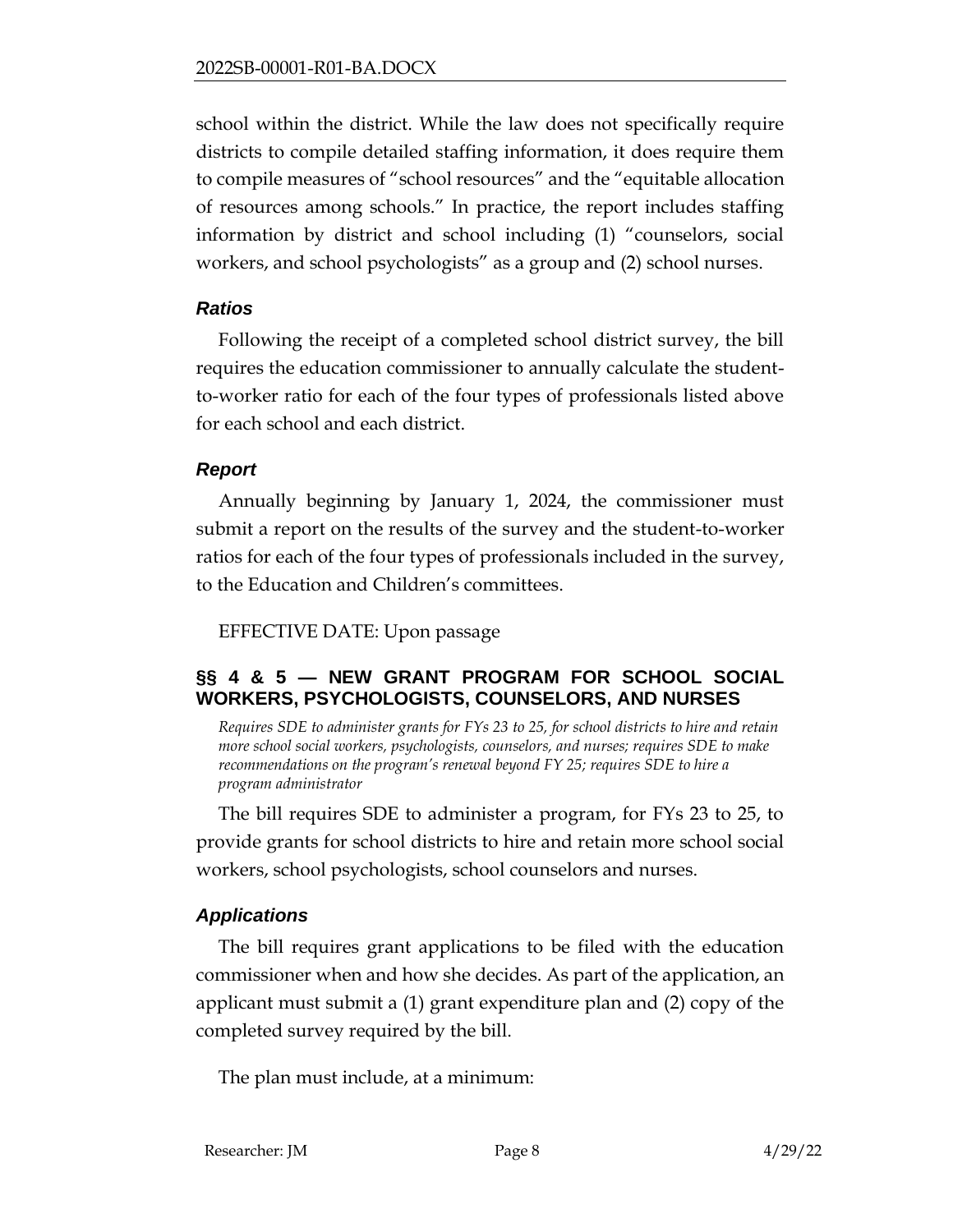- 1. the number of additional school social workers, school psychologists, school counselors, or school nurses to be hired;
- 2. the number of each of the four types of professionals being retained who were previously hired with the assistance of these grant funds; and
- 3. whether each of the four types of professionals will conduct student assessments or provide services to students based on assessment results, and the type of those services.

In determining whether to award a grant to an applicant, the bill requires the commissioner to give priority to those school districts (1) with large student-to-worker ratios for any of the four types of professionals listed above or (2) that have many students using mental health services.

# *Grant Awards*

Under the bill, for FY 23, the commissioner may award a grant to an applicant and must determine the grant amount based on the applicant's submitted plan.

The bill requires the commissioner to administer grant amounts in each of the program's three fiscal years as follows:

- 1. for FY 23, the commissioner determines the amount of the grant under the bill;
- 2. for FY 24, the grant amount must be the same as that awarded in the prior fiscal year; and
- 3. for FY 25, the grant amount must be 70% of the amount of the grant awarded for the prior fiscal year.

# *Expenditure Reports and Refunding Unexpended Amounts*

The bill requires grant recipients to file annual expenditure reports with SDE when and how the commissioner prescribes, and they must refund to SDE (1) any unexpended amounts at the close of the fiscal year in which the grant was awarded and (2) any amounts not expended as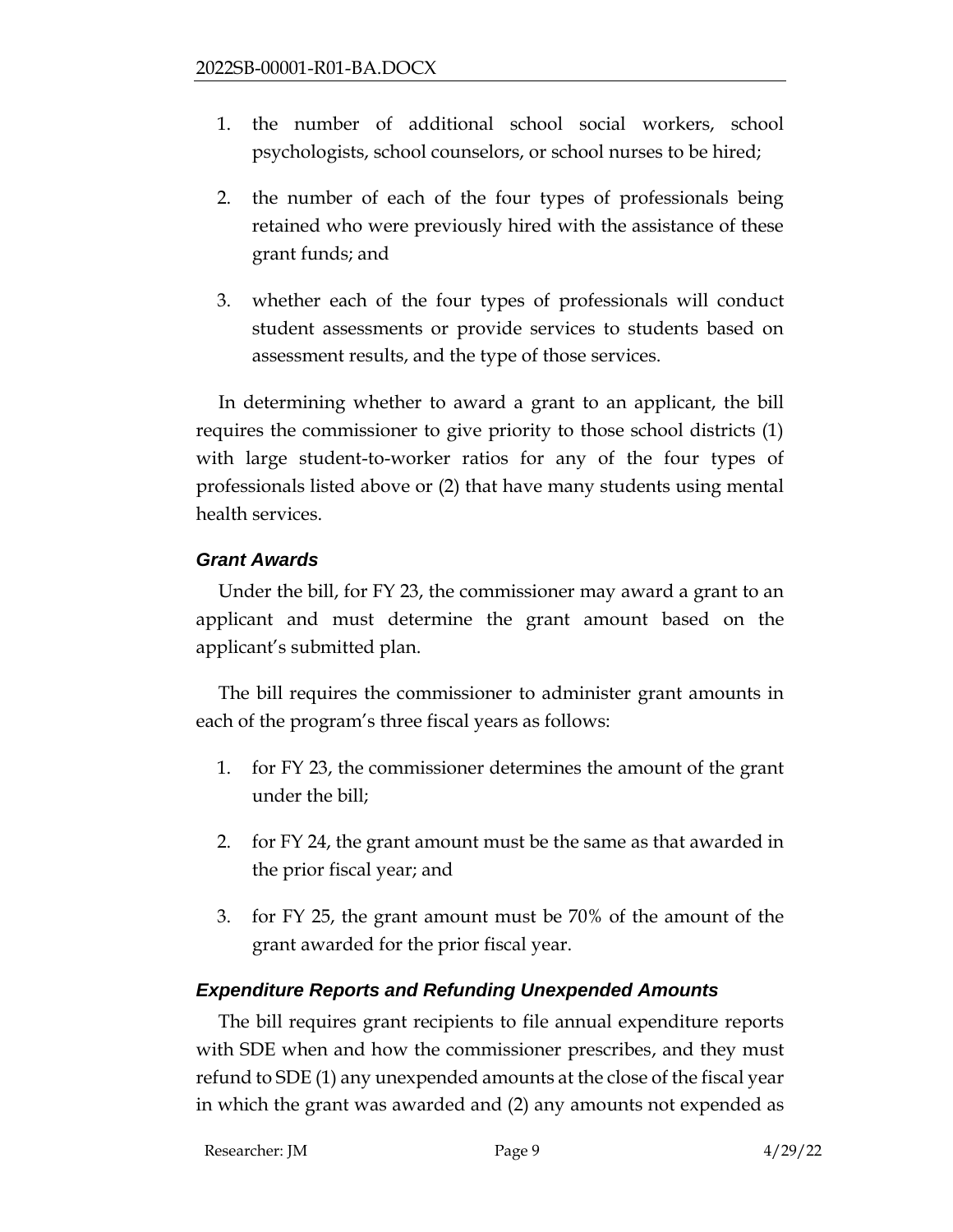required under the approved grant application plan.

### *Utilization Rate*

The bill requires SDE to annually track and calculate the utilization rate of the grant program for each recipient. The utilization rate is calculated using metrics that include, at a minimum, the number of students served, and the hours of service provided, using program grant funds.

# *Reporting*

By January 1 of 2024, 2025, and 2026, the commissioner must submit a report to the Children's and Education committees on the utilization rate for each grant recipient and the expenditure report for the grant program.

## *Recommendations on Renewal*

By January 1, 2026, the bill requires the education commissioner to develop recommendations on (1) extending and funding the grant program in FY 26 and each fiscal year after that and (2) the program's grant award amounts. The commissioner must submit the recommendations to the Children's and Education committees.

### *Donations*

Under the bill, SDE may accept funds from private sources or any state agency, gifts, grants, and donations, including in-kind donations to carry out the grant.

# *Program Administrator (§ 5)*

For FY 23, the bill requires SDE to hire a full-time administrator to run the grant program.

# EFFECTIVE DATE: July 1, 2022

# <span id="page-9-0"></span>**§ 6 — HUMAN SERVICES PERMIT**

*Requires SDE to study the feasibility of creating a temporary human services permit to allow individuals who have specialized training, experience, or expertise in social work, human services, psychology, or sociology to provide services to students in school*

The bill requires SDE to study the feasibility of creating a temporary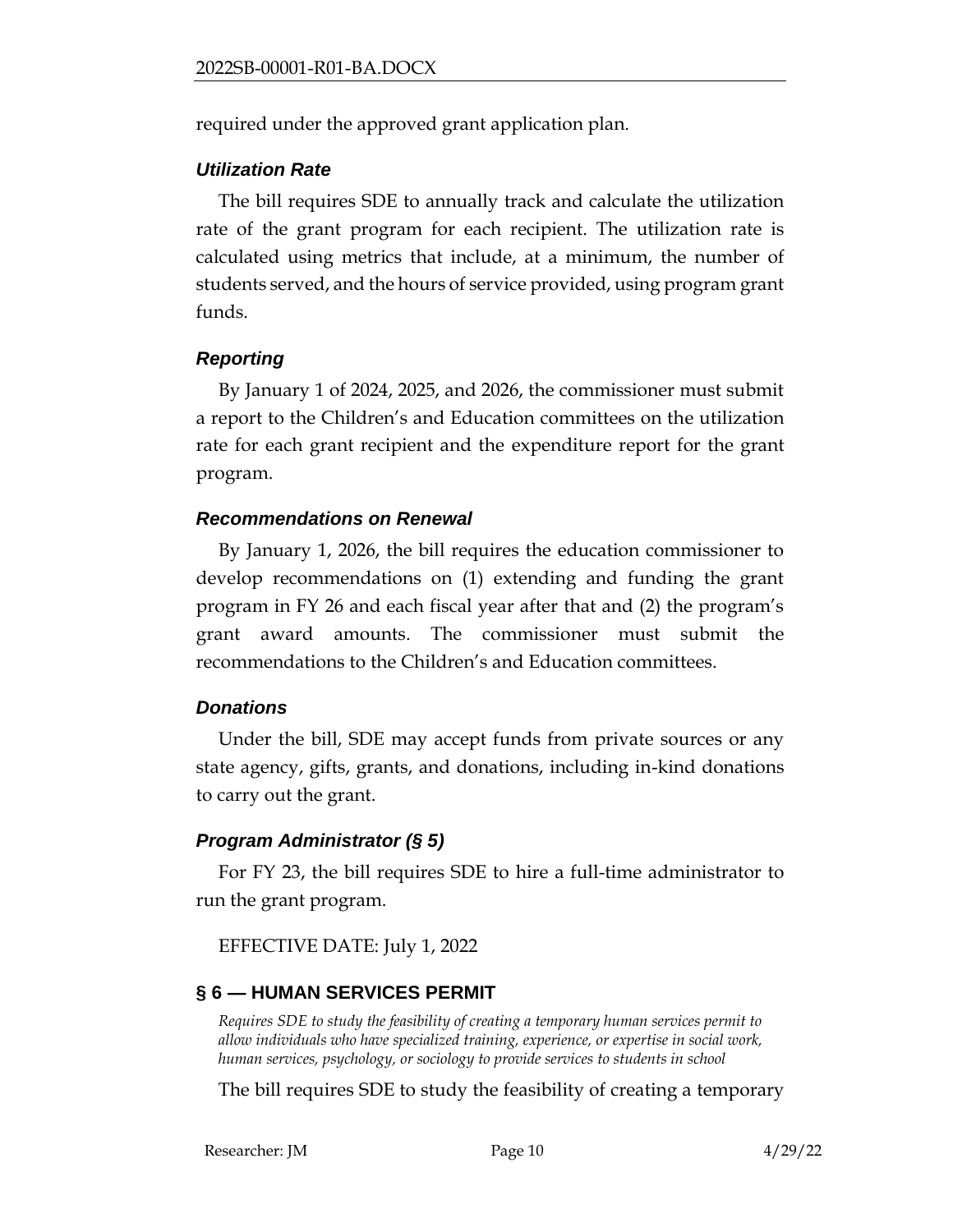human services permit to allow individuals who have specialized training, experience, or expertise in social work, human services, psychology, or sociology, but do not meet the certification requirements to be a school social worker, school psychologist, or other professional under teacher certification law, to work in a public school in order to respond to a school district's emergency need.

The study must include:

- 1. an analysis of the need for individuals with human services credentials to provide services to students in school districts,
- 2. an assessment of the appropriate qualifications for individuals to be issued the permit in relation to the need of school districts for staff to provide services to students,
- 3. a comparison of the services that would be provided by an individual who is issued a human services permit to the services provided by individuals who are certified under state law, and
- 4. an analysis of whether the permit is necessary based on the initial results of the grant program provided in the bill.

In conducting the study, SDE must consult with institutions of higher education, support services associations, superintendents, principals, support services staff, community providers, and families.

Under the bill, SDE must submit the report with recommendations to the Education Committee by January 1, 2024.

EFFECTIVE DATE: July 1, 2022

# <span id="page-10-0"></span>**§§ 7-9 — OPIOID ANTAGONISTS IN SCHOOLS**

*Generally (1) allows school nurses and qualified school employees to maintain and administer opioid antagonists to students who do not have prior written authorization to receive the medication; (2) requires SDE to develop related guidelines by October 1, 2022; (3) authorizes certain prescribers and pharmacists to enter into agreements with school boards on the distribution and administration of opioid antagonists; and (4) requires DCP to provide school boards with information on how to acquire opioid antagonists from manufacturers*

# *School Nurse and Qualified Employee Authorization (§ 7)*

Researcher: JM Page 11 4/29/22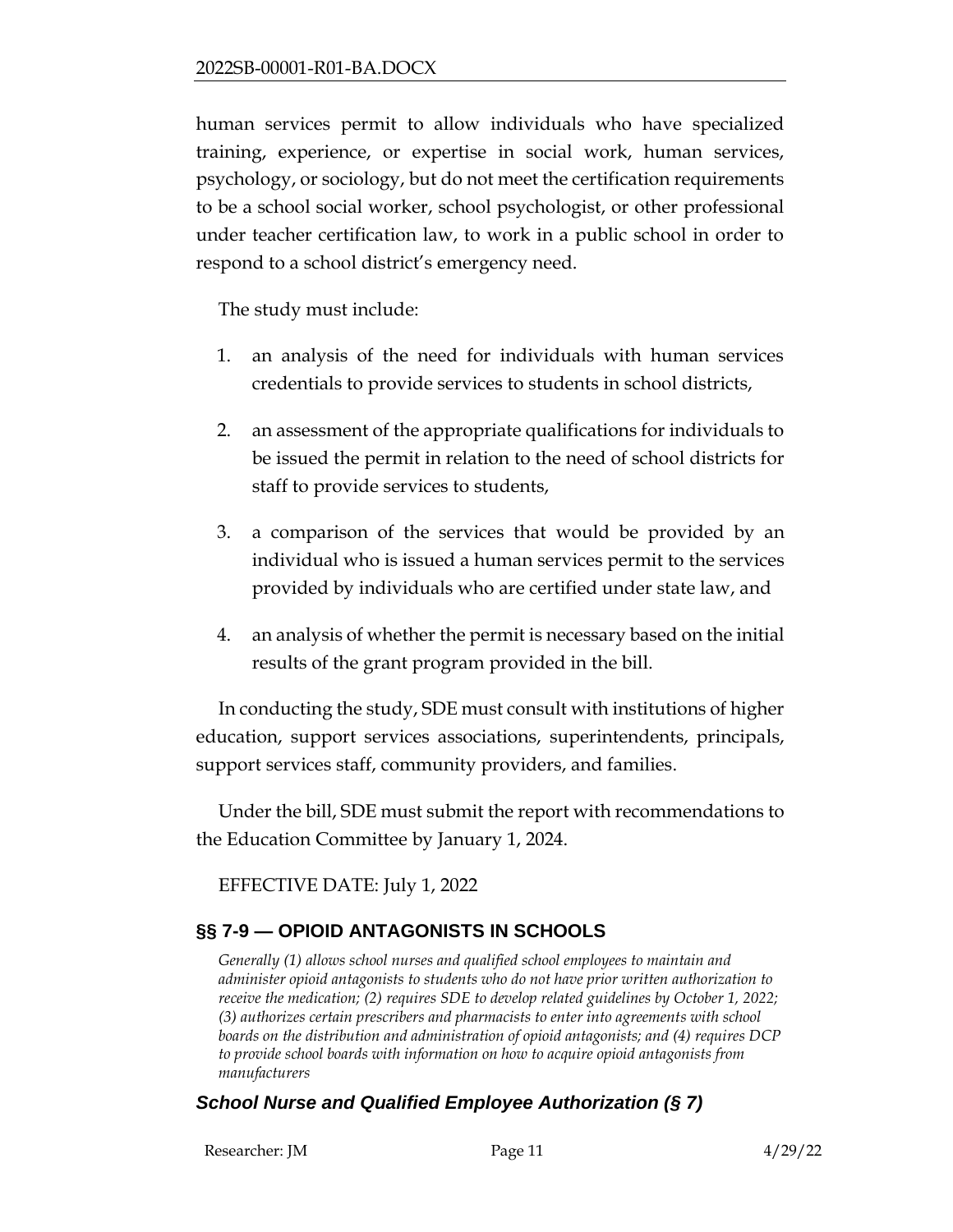The bill authorizes a school nurse, or in the absence of a school nurse, a qualified school employee, to maintain opioid antagonists to administer emergency first aid to a student who is experiencing an opioid-related drug overdose, but who does not have prior written authorization from a parent or guardian or prior order from a qualified medical professional to receive this medication.

Under the bill, a school nurse or principal must select qualified school employees to administer an opioid antagonist and at least one of them must be on school grounds during regular school hours when the school nurse is not. A qualified school employee may administer an opioid antagonist when the school nurse is absent or unavailable. A school nurse or qualified school employee administering an opioid antagonist must do so in accordance with the school board's policies and procedures the bill requires it to adopt.

Under the bill, a "qualified school employee" is a principal, teacher, licensed athletic trainer, coach, school paraprofessional, or licensed physical or occupational therapist employed by a school district.

The bill prohibits a school nurse or qualified school employee from administering an opioid antagonist unless they complete training in its distribution and administration (1) under a local agreement with a prescriber or pharmacist (see below) or (2) in a training offered by the departments of consumer protection (DCP), education (SDE), and public health (DPH).

The bill also prohibits schools from administering opioid antagonists to a student under these provisions if the student's parent or guardian has stated in writing that he or she does not consent to it. A parent or guardian may submit this request to the school nurse or school medical advisor, if any.

# *Guidelines (§ 7)*

The bill requires SDE to develop guidelines for local and regional school boards on storing and administering opioid antagonists in schools. They must do this by October 1, 2022, and in consultation with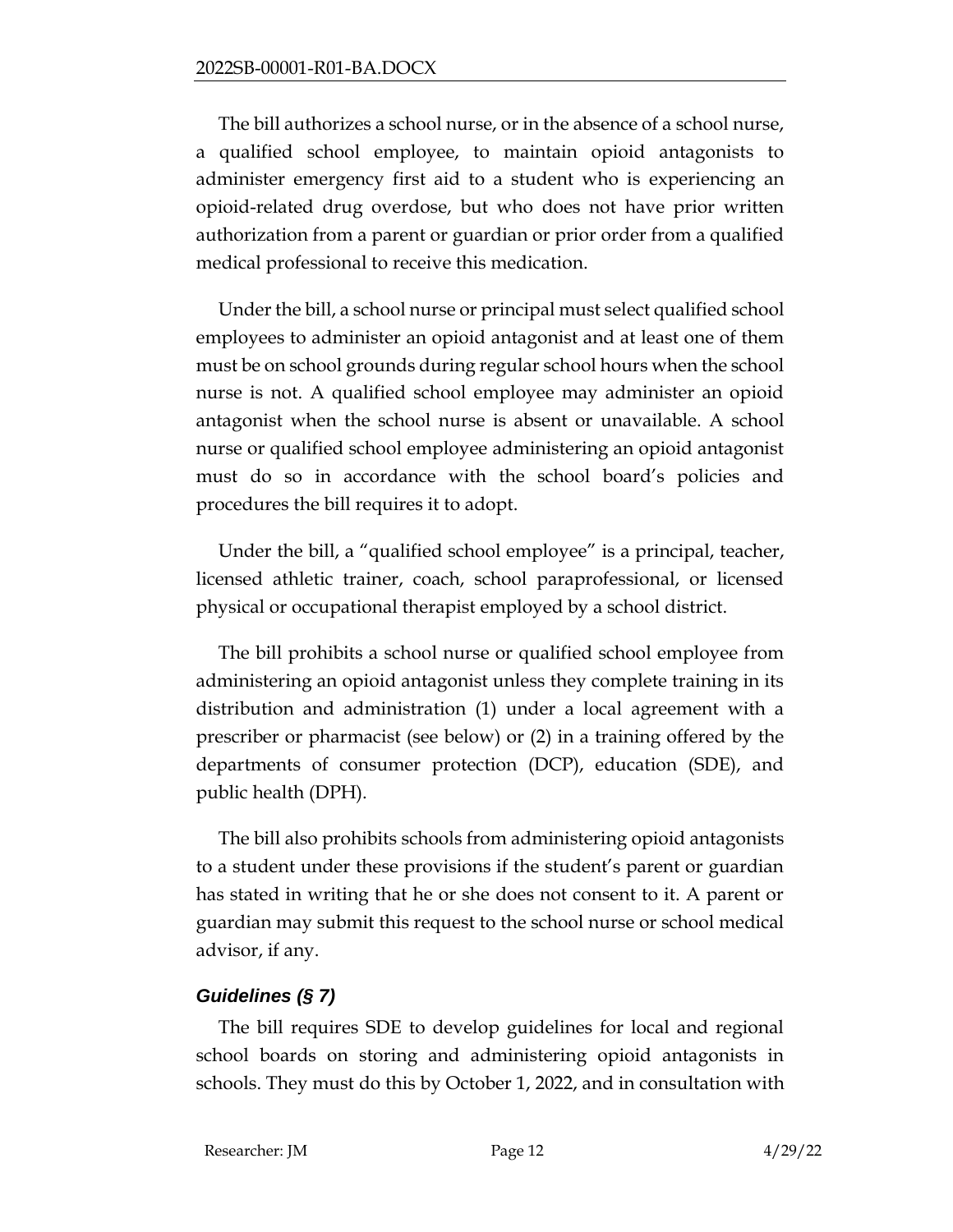## DCP and DPH.

# *Opioid Antagonist Distribution Agreements (§ 8)*

The bill authorizes prescribers or pharmacists certified to prescribe an opioid antagonist to enter into an agreement with local or regional school boards on the distribution and administration of opioid antagonists. Existing law already allows prescribers and pharmacists to make these agreements with law enforcement agencies, emergency medical service providers, government agencies, and community health organizations.

As under existing law, the bill requires the agreement to address the school boards' opioid antagonist storage, handling, labeling, recalls, and record keeping. The prescriber or pharmacist must train the people who will distribute or administer opioid antagonists under the agreement. Additionally, people who will distribute or administer opioid antagonists must be trained first.

# *Information on Opioid Antagonist Acquisition (§ 9)*

For the 2021-2022 school year, the bill requires DCP, in collaboration with SDE, to provide information to local and regional school boards on where boards can acquire opioid antagonists. The information must include the name and contact information of any opioid antagonist manufacturers that provide the medication at no cost to school districts.

# *Definitions (§ 7)*

By law and under the bill, an "opioid antagonist" is naloxone hydrochloride (e.g., Narcan) or any other similarly acting and equally safe drug that the Food and Drug Administration has approved for treating a drug overdose (see CGS § 17a-714a). A "qualified medical professional" is a state-licensed physician, optometrist, advanced practice registered nurse, or physician assistant.

EFFECTIVE DATE: Upon passage, except the provisions (1) allowing school boards to enter into local agreements with a prescriber or pharmacist and (2) requiring DCP to provide information to local school boards on acquiring opioid antagonists take effect July 1, 2022.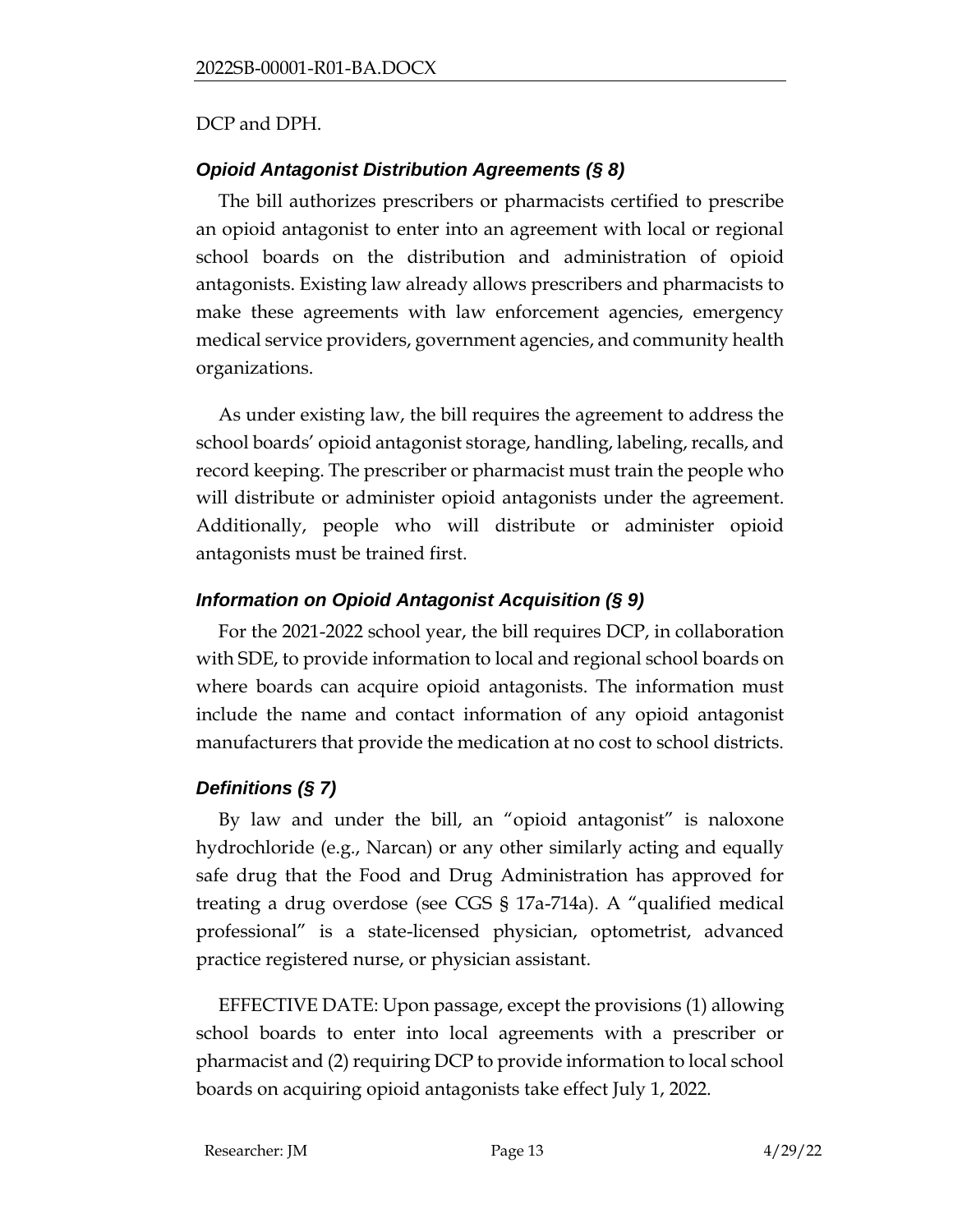## <span id="page-13-0"></span>**§ 10 — TASK FORCE TO COMBAT ABLEISM**

*Establishes a 14-member task force to combat ableism and requires it to submit its findings and recommendations to the Children's and Education committees by January 1, 2023*

The bill establishes a 14-member task force to combat ableism that must identify (1) current efforts to educate all students on disability and combat ableism in classrooms and in the public school curriculum and (2) opportunities to expand these efforts and integrate them into socialemotional learning. Under the bill "ableism" means intentional or unintentional bias, prejudice, or discrimination, against people with physical, psychiatric, or intellectual disabilities. Social emotional learning means the process through which children and adults achieve emotional intelligence through the competencies of self-expression, selfmanagement, social awareness, relationship skills, and responsible decision-making (CGS § 10-222v).

The task force must submit its findings and recommendations to the Children's and Education committees by January 1, 2023. The task force terminates on this date or when it submits the report, whichever is later.

### *Membership*

Under the bill, task force members include the education, early childhood, and children and families commissioners; chief court administrator, and Special Education Equity for Kids of Connecticut director, or their designees and the Advisory Council for Special Education chairperson.

It also includes eight appointed members as listed in the Table 1 below.

| <b>Appointing Authority</b><br>(Number of Appointments) | <b>Member Organization or Other Qualifier</b>                    |  |
|---------------------------------------------------------|------------------------------------------------------------------|--|
| House speaker (two)                                     | Educator employed by a local or regional board of<br>education   |  |
|                                                         | A leader in social-emotional learning who works with<br>children |  |
| Senate president (two)                                  | A special education teacher                                      |  |
|                                                         | A member of the social and emotional learning and                |  |

**Table 1: Task Force to Combat Ableism Appointed Members**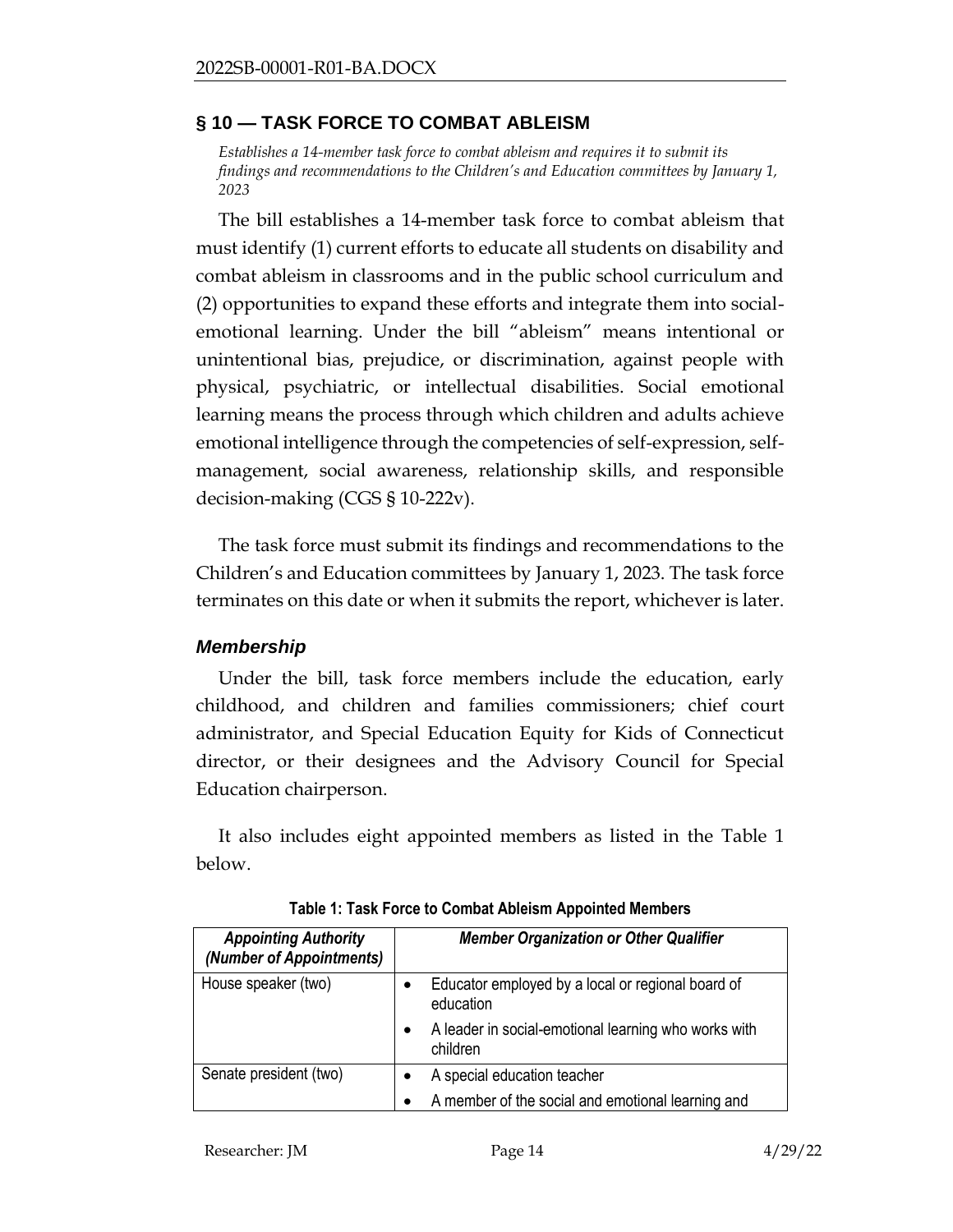| <b>Appointing Authority</b><br>(Number of Appointments) | <b>Member Organization or Other Qualifier</b>                                                                                                  |  |
|---------------------------------------------------------|------------------------------------------------------------------------------------------------------------------------------------------------|--|
|                                                         | school climate advisory collaborative                                                                                                          |  |
| House majority leader (one)                             | School administrator employed by a board of education                                                                                          |  |
| Senate majority leader (one)                            | Local or regional board of education chairperson                                                                                               |  |
| House minority leader (one)                             | Director or employee of a private nonprofit service or<br>$\bullet$<br>program provider for children with disabilities                         |  |
| Senate minority leader (one)                            | Director or employee of a private nonprofit organization<br>$\bullet$<br>that provides disability-related services or programs for<br>children |  |

Under the bill, appointing authorities must make initial appointments by 30 days after the bill passes, and fill any vacancies. Appointed members may be legislators.

The bill requires the House speaker and Senate president to select the task force chairpersons from among its members. The chairpersons must schedule the first task force meeting by 60 days after the bill passes.

Under the bill, the Children's Committee administrative staff serve in this capacity for the task force.

EFFECTIVE DATE: Upon passage

# <span id="page-14-0"></span>**§ 11 — CIAC TASK FORCE**

*Establishes an eight-member task force to study the governance structure and internal procedures of CIAC and requires it to submit its findings and recommendations to the Education Committee by January 1, 2023*

The bill establishes an eight-member task force to study CIAC's governance structure and internal procedures, including (1) CIAC's leadership structure and how leadership positions are filled and (2) how the organization receives and resolves complaints filed by CIAC members and individuals.

CIAC is a private, nonprofit organization that regulates high school athletics (almost all Connecticut public and parochial high schools are dues-paying members). CIAC members elect the organization's governing board members.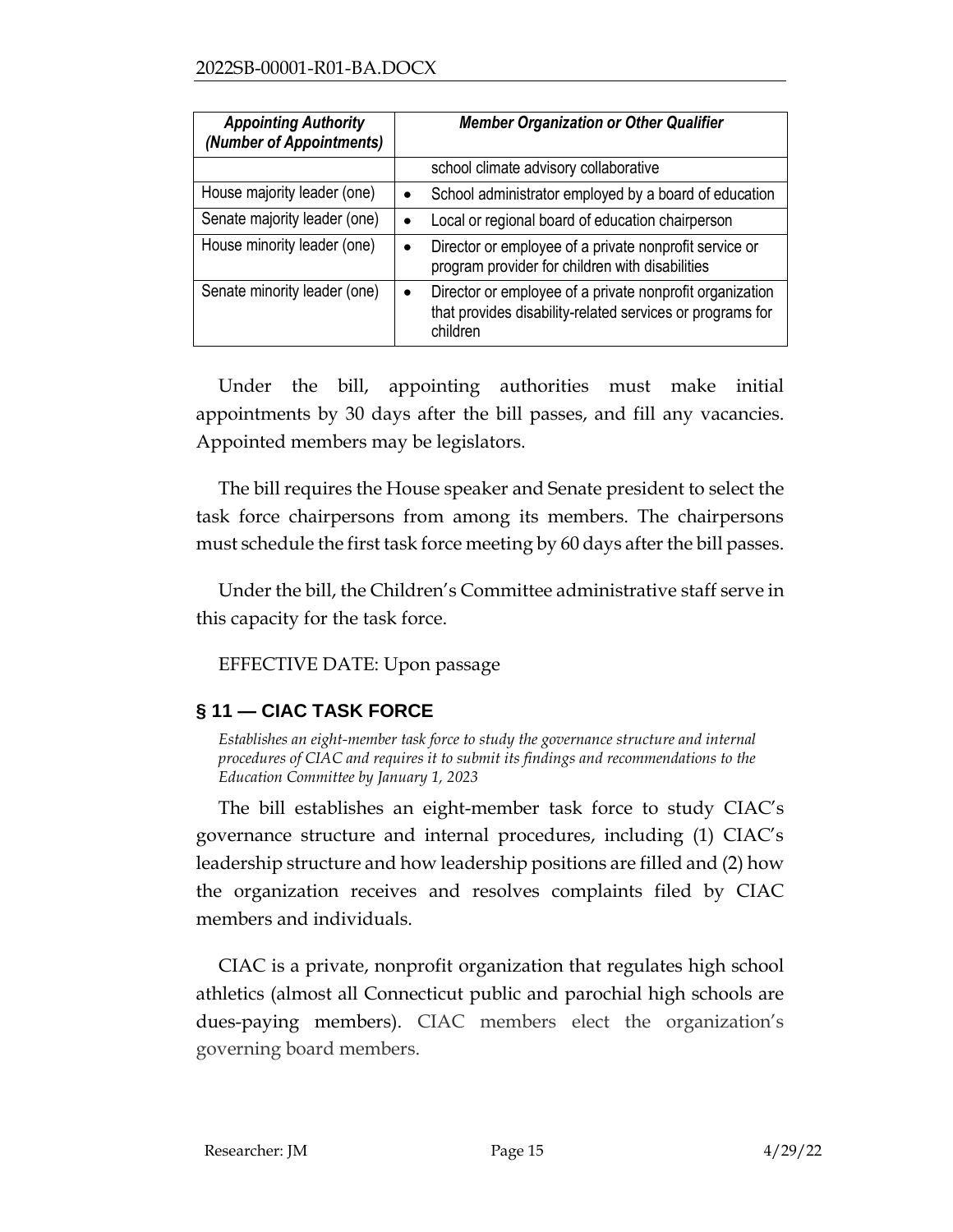# *Membership*

Under the bill, task force members include the CIAC director, or his designee, and seven appointed members listed in the Table 2 below.

| <b>Appointing Authority</b> | <b>Member Organization or Other Qualifier</b>                                                 |  |  |
|-----------------------------|-----------------------------------------------------------------------------------------------|--|--|
| House speaker               | Person with experience in coaching (presumably, at the<br>interscholastic level)              |  |  |
| Senate president            | Two persons who are the parents or guardians of a student<br>athlete for a CIAC member school |  |  |
| House majority leader       | Person who is an expert in diversity in sports<br>$\bullet$                                   |  |  |
| Senate majority leader      | Athletic director for a CIAC member school<br>$\bullet$                                       |  |  |
| House minority leader       | Person with expertise in sports management                                                    |  |  |
| Senate minority leader      | Administrator at a CIAC member school                                                         |  |  |

|  |  | <b>Table 2: CIAC Task Force Appointed Members</b> |  |  |
|--|--|---------------------------------------------------|--|--|
|--|--|---------------------------------------------------|--|--|

 Under the bill, appointing authorities must make initial appointments within 30 days after the bill's passage and fill any vacancies. Appointed task force members may be legislators.

# *Leadership and Meetings*

The bill requires the House speaker and Senate president to select the task force chairpersons from among its members. The chairpersons must schedule the first task force meeting within 60 days of the bill's passage.

Under the bill, Education Committee administrative staff serve as the task force administrative staff.

# *Report*

The bill requires the task force to submit its report to the Education Committee by January 1, 2023. The task force terminates on this date, or when it submits the report, whichever is later.

EFFECTIVE DATE: Upon passage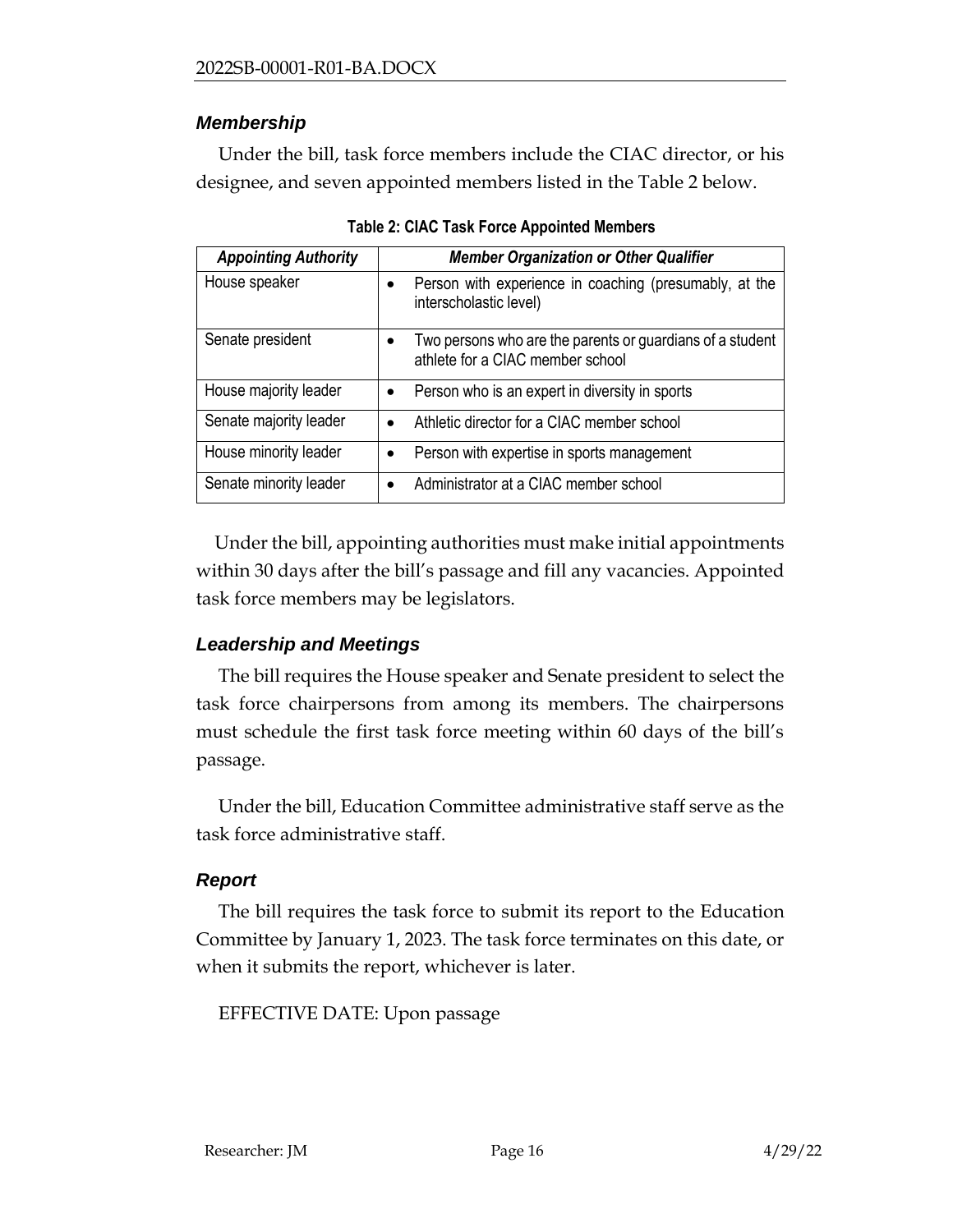### <span id="page-16-0"></span>**§ 12 — SCHOOL-BASED HEALTH CENTER GRANT EXPANSION PROGRAM**

*Requires DPH to administer a school-based health center grant expansion program in FY 23 to provide grants to certain operators of school-based health centers to expand the centers and services they provide*

The bill requires Department of Public Health (DPH) to administer a school-based health center (SBHC) grant expansion program in FY 23 to provide grants to certain SBHC operators to expand the centers and services they provide.

Under the bill, applicants are eligible for a program grant if they operate a SBHC for any of the (1) 36 sites recommended for expanded mental health services in the School-Based Health Center Expansion Working Group's final report or (2) 124 schools recommended for expanded SBHC medical and mental health services in the final report.

When awarding grants, the bill requires DPH to give priority to SBHC operators that will provide services after regular school hours. Operators must apply to DPH (1) in a time and manner the department prescribes and (2) in collaboration with the local or regional school board for the district where the SBHC is located.

EFFECTIVE DATE: July 1, 2022

# <span id="page-16-1"></span>**§ 13 — LEARNER ENGAGEMENT AND ATTENDANCE PROGRAM (LEAP)**

*Requires SDE to provide, within available appropriations, assistance and support for FY 23 to the school districts participating in LEAP*

The bill requires SDE to provide, within available appropriations, assistance and support for FY 23 to the school districts participating in LEAP.

EFFECTIVE DATE: Upon passage

# <span id="page-16-2"></span>**§ 14 — MINIMUM DUTY-FREE LUNCH PERIODS FOR TEACHERS**

*Creates a minimum 30-minute uninterrupted lunch period for teachers and other professional employees of school districts*

Under existing law, all professional certified employees (e.g., teachers, administrators, school social workers, and school counselors)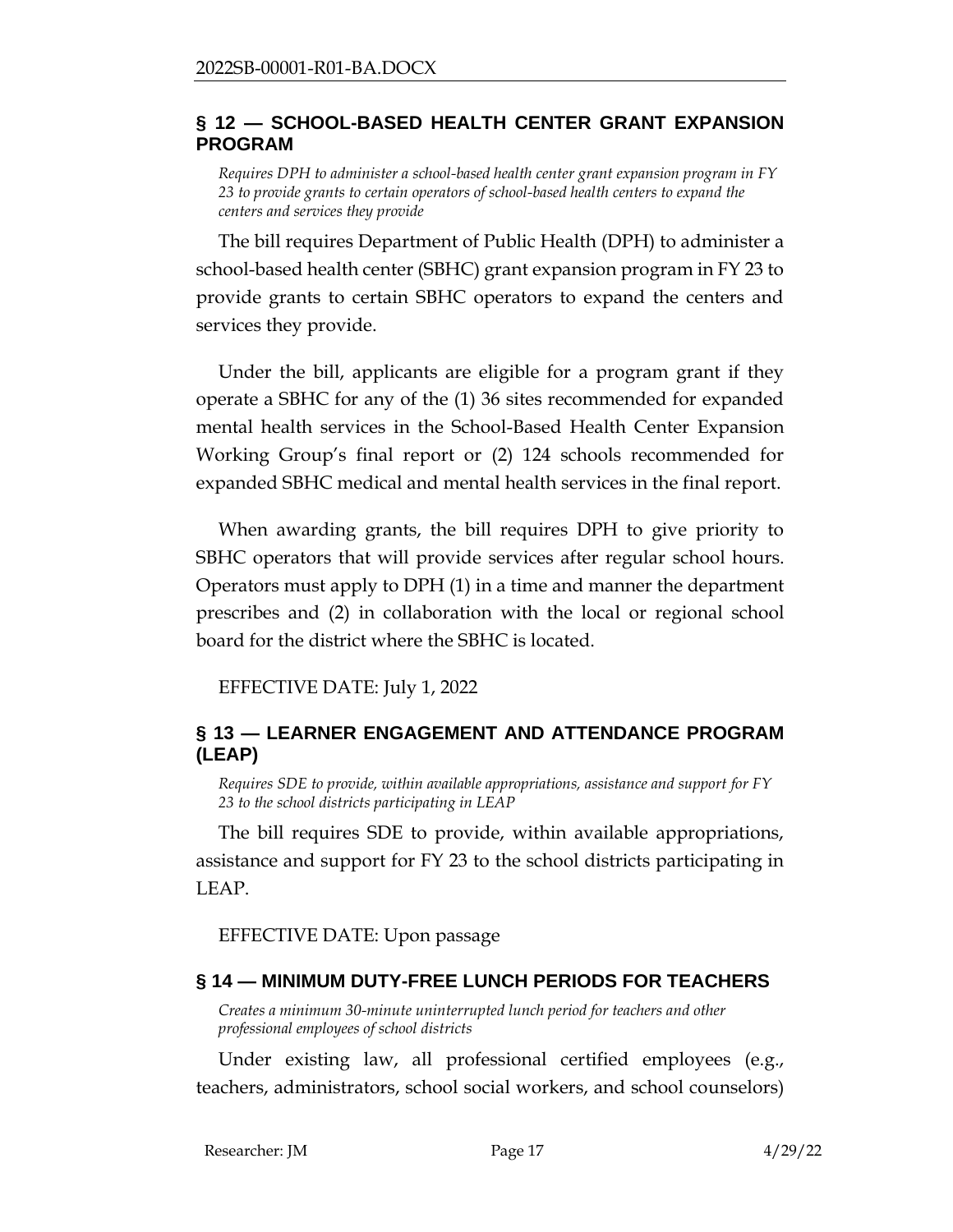of a school district who work directly with children must have a guaranteed, duty-free period for lunch. The bill requires that the period be uninterrupted and the length of the period be the greater of 30 minutes or the amount of time prescribed in the appropriate collective bargaining agreement.

EFFECTIVE DATE: July 1, 2022

# <span id="page-17-0"></span>**§ 15 — MINORITY TEACHER CANDIDATE SCHOLARSHIP PROGRAM**

*Requires SDE to administer a new minority teacher candidate scholarship program; authorizes grants of up to \$20,000 a year for high school graduates of priority school districts who are enrolled in a teacher preparation program at any four-year institution of higher education* 

The bill requires SDE to administer a new minority teacher candidate scholarship program. It defines minority as anyone whose race is defined as other than white, or whose ethnicity is defined as Hispanic or Latino by the federal Office of Management and Budget for use by the Census Bureau.

Under the bill, the program must provide an annual scholarship to minority students who (1) graduated from a public high school in a priority school district and (2) are enrolled in a teacher preparation program at any four-year higher education institution. Maximum grants cannot exceed \$20,000 per year.

By law, a priority school district is a district that receives additional state grants based on a formula that considers high populations or concentrations of students (1) on temporary family assistance and (2) performing poorly on statewide mastery exams (CGS § 10-266p). There are currently 15 priority school districts.

Under the bill, SDE must, in consultation with the Education Committee chairpersons, develop a policy for administering the scholarships by January 1, 2023. The policy must address (1) any additional eligibility criteria, (2) scholarship payment and distribution, and (3) notifying high school students in priority school districts of the scholarship program.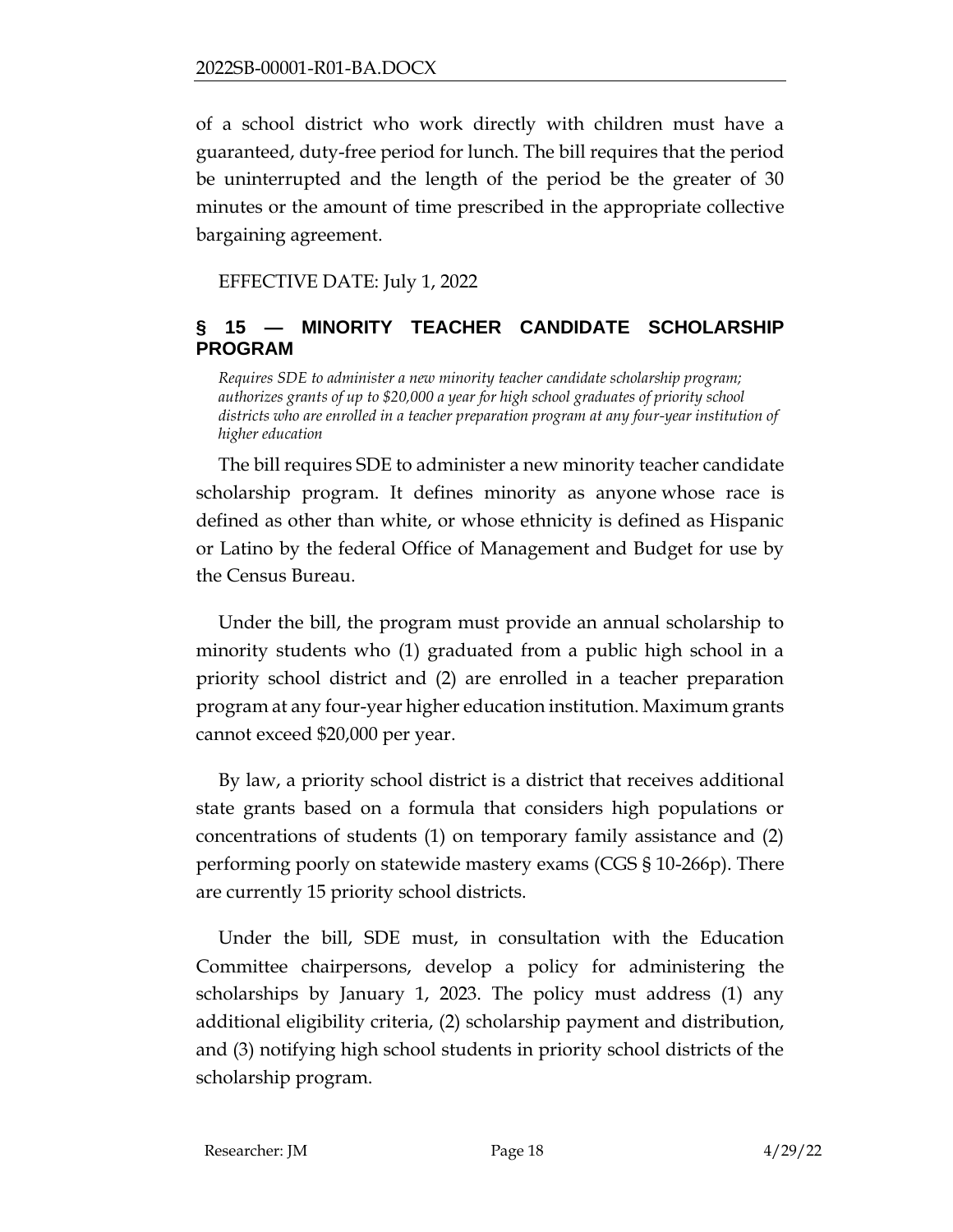Beginning with FY 24, the bill requires SDE to annually award scholarships according to SDE's policy and the bill's requirements.

The bill also allows SDE to accept public or private gifts, grants, and donations for the scholarship program.

EFFECTIVE DATE: July 1, 2022

## <span id="page-18-0"></span>**§§ 16-22 — MINORITY TEACHER RECRUITMENT**

*Renames the minority teacher recruitment task force and requires it to conduct a study of existing recruitment and retention programs*

The bill renames the minority teacher recruitment (MTR) task force and requires it to conduct a study of existing recruitment and retention programs. Under the bill, the newly named "Task Force to Diversify the Educator Workforce" maintains the same membership and mission as outlined in existing law.

Under the bill, the new task force study must (1) evaluate the implementation of minority teacher recruitment and retention programs and state and local efforts and (2) analyze their effectiveness. The bill allows the task force to consult with the State Department of Education (SDE), Minority Teacher Recruitment Policy Oversight Council, and Education Committee co-chairpersons while conducting the study, which it must submit along with recommendations for legislation to the Education Committee by January 1, 2023.

Additionally, the bill requires the Task Force to Diversify the Educator Workforce's new study to include at least the following:

- 1. a review of prior MTR legislation, including PA 18-34; PA 19-74; PA 19-117; and PA 21-2, June Special Session;
- 2. an evaluation of the programs and policies in that legislation, specifically their implementation and outcomes;
- 3. an assessment of whether the goal in state law for school boards to hire at least 250 new minority teachers and administrators annually, of which at least 30% are men, is being realized and the strategies and resources being used to meet that goal; and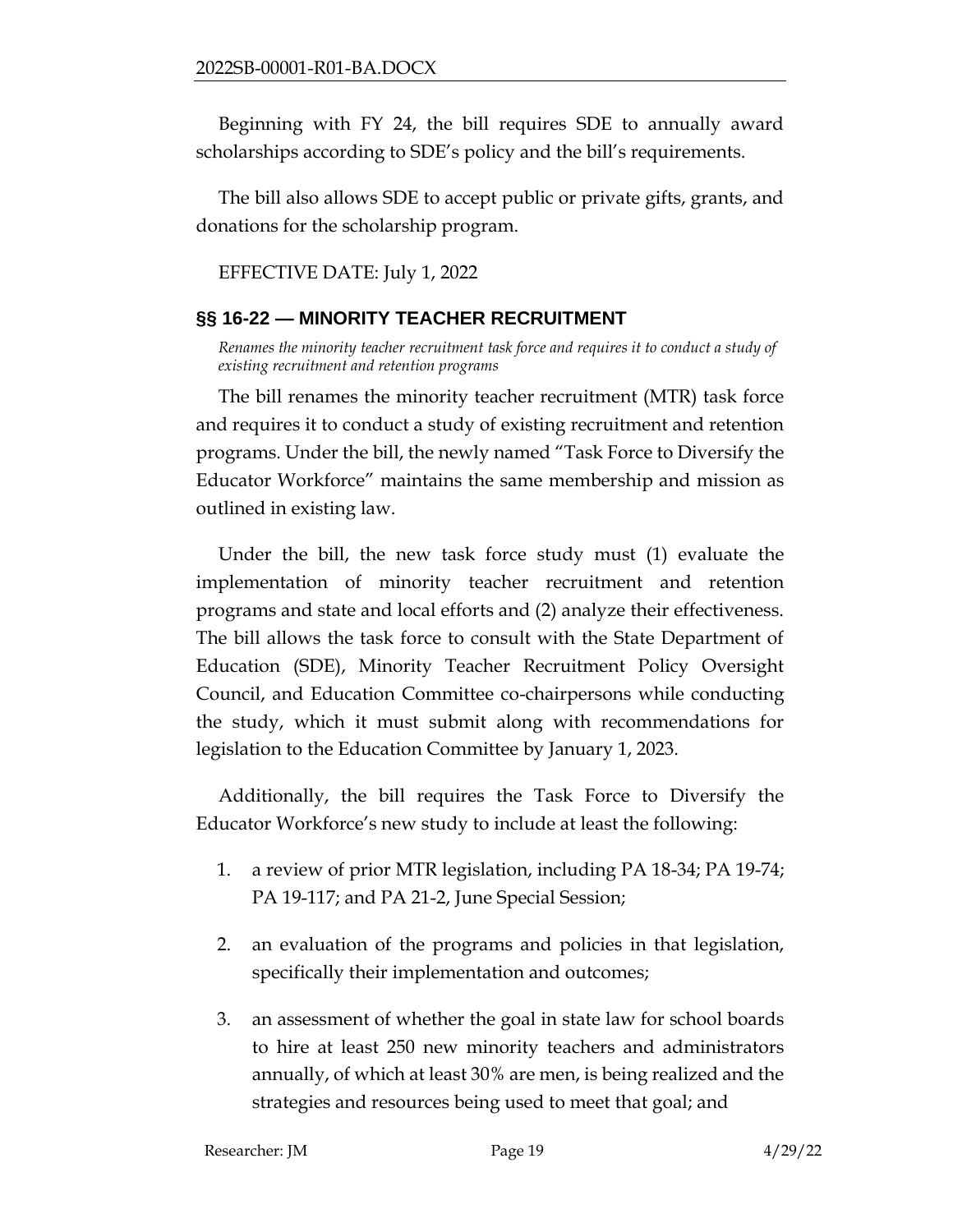4. an analysis of any other MTR issue.

The bill also makes technical and conforming changes.

EFFECTIVE DATE: Upon passage

# *Background — Minority Teacher Recruitment Task Force*

Under existing law, this 13-member task force must study and develop strategies to increase and improve the recruitment, preparation, and retention of minority teachers in Connecticut public schools. Specifically, it must study the causes of the minority teacher shortage, current statewide and district demographics, and best practices (CGS § 10-156aa).

# *Background — Minority Teacher Recruitment Policy Oversight Council*

This council within SDE advises the education commissioner on various minority teacher recruitment and retention methods, including high school, college, and interstate recruitment (CGS § 10-156bb).

# <span id="page-19-0"></span>**§ 23 — TEACHER CERTIFICATION LAW REVIEW**

*Requires SDE to review the state's teacher certification statutes and regulations for obsolete provisions and barriers to entry into the profession, and report to the Education Committee by January 1, 2023*

The bill requires SDE to review the state's teacher certification statutes and regulations. The review must (1) identify obsolete provisions; (2) evaluate the existing requirements' effectiveness; and (3) analyze whether any of the laws create a barrier to entry or undue hardship for (a) teacher candidate recruitment or retention, including state reciprocity (including Puerto Rico) or (b) addressing student academic needs. The bill allows SDE to seek input from stakeholder groups while conducting its review.

SDE must report its findings and recommendations to the Education Committee by January 1, 2023.

EFFECTIVE DATE: Upon passage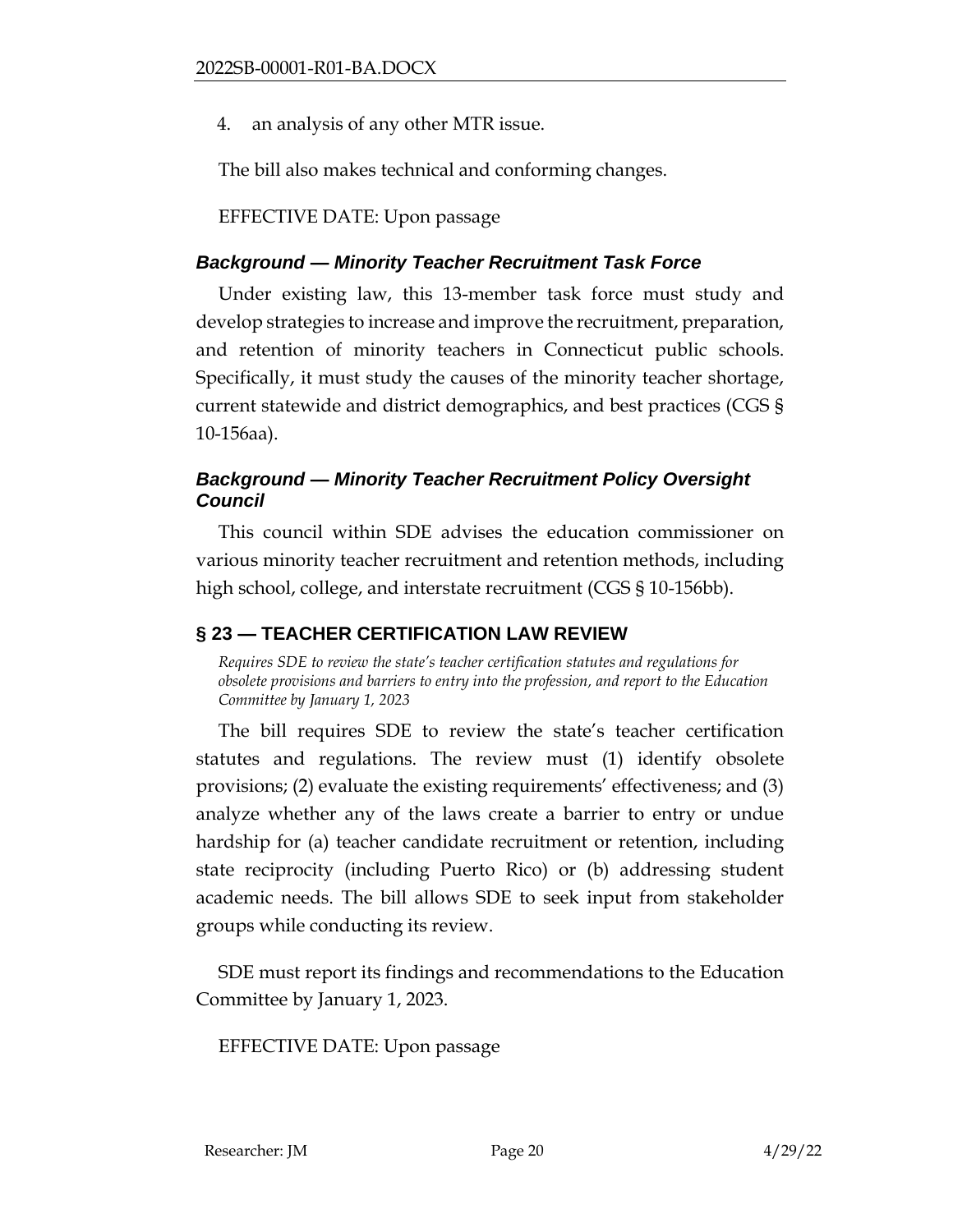## <span id="page-20-0"></span>**§ 24 — CAREER AND TECHNICAL PATHWAYS INSTRUCTOR PERMIT**

*Authorizes SBE to issue career and technical pathways instructor permits if requested by a board of education or RESC; the permits allow individuals who meet the criteria to teach part-time in a specialized field (i.e., manufacturing, allied health, computer technology, engineering, or the construction trades) for the 2022 and 2023 school years*

The bill authorizes SBE to issue career and technical pathways instructor permits if requested by a local or regional board of education or regional educational service center (RESC). Under the bill, these permits allow individuals who meet specified criteria to teach part-time in a specialized field (i.e., manufacturing, allied health, computer technology, engineering, or the construction trades) for the 2022 and 2023 school years.

The bill requires the employing board or RESC to provide a program, developed in consultation with SDE, to help these permitted instructors with academic and classroom supports. The bill prohibits these instructors from filling a position at a school that will displace a certified teacher employed there.

Under the bill, the SBE-issued permit authorizes a person with specialized training, experience, or expertise in one of the fields described above to teach up to 20 classroom instructional hours per week in his or her field. To qualify, the person must have (1) an associate's or bachelor's degree or a qualifying credential (see below) in the specialized field and (2) at least two years of experience in one of those fields.

Under the bill, the individual's degree must be from an institution that is regionally accredited or accredited by either the Board of Regents for Higher Education or the Office of Higher Education. By law and under the bill, a "credential" is a documented award issued by an authorized body, including any:

- 1. degree or certificate awarded by a higher education institution, private occupational school, or SBE-approved alternate route to certification program provider;
- 2. certification awarded through an exam process designed to

```
Researcher: JM Page 21 4/29/22
```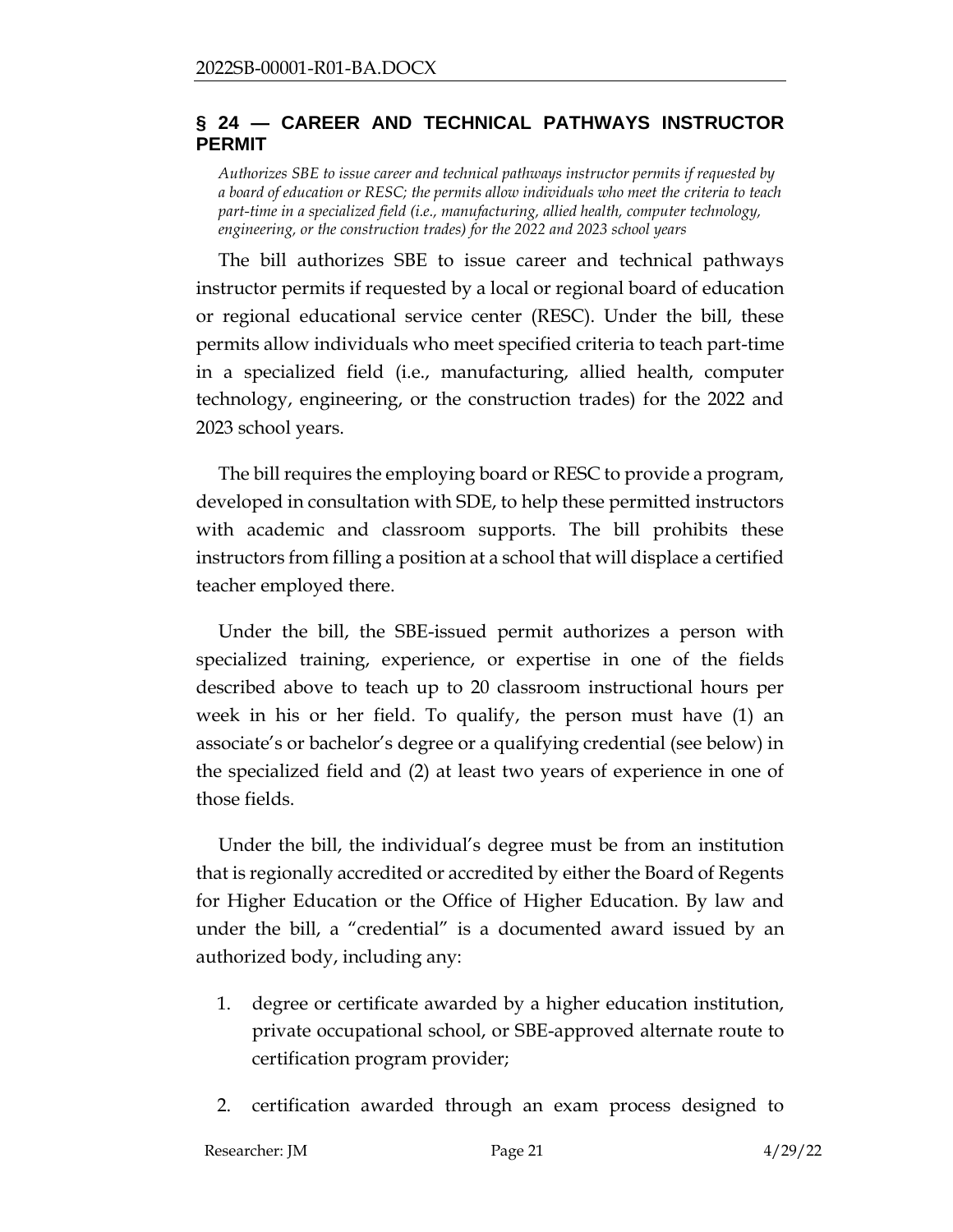demonstrate an individual's knowledge, skill, and ability to perform a specific job;

- 3. government-issued license that allows a qualifying individual to practice a specific occupation; and
- 4. documented completion of an apprenticeship or job training program.

Under the bill, the career and technical pathways instructor permit is valid only for the 2022 and 2023 school years. While employed, these instructors must be supervised by the school superintendent or his or her designee. The designated supervisor must regularly observe, guide, and evaluate the instructor's performance.

Under the bill, permitted instructors are not eligible for the Teacher's Retirement System (TRS) solely by holding a permit, but they are not excluded from TRS membership if they have a regular SBE-issued teacher's certificate.

EFFECTIVE DATE: July 1, 2022

# <span id="page-21-0"></span>**§ 25 — REMOTE LEARNING**

*Permits local or regional boards of education to authorize remote learning for students in grades kindergarten to 12 beginning with the 2024-25 school year and requires boards that provide remote learning to prohibit dual instruction*

The bill permits local or regional boards of education to authorize remote learning for students in grades kindergarten to 12 beginning with the 2024-25 school year. Under current law, boards have the option to provide remote learning only for grades nine-12 beginning in the 2022-23 school year.

Under current law and the bill, the districts must:

- 1. instruct in compliance with the standards developed by the education commissioner under existing law, and
- 2. adopt a policy on student attendance requirements during remote learning, which must (a) comply with the commissioner's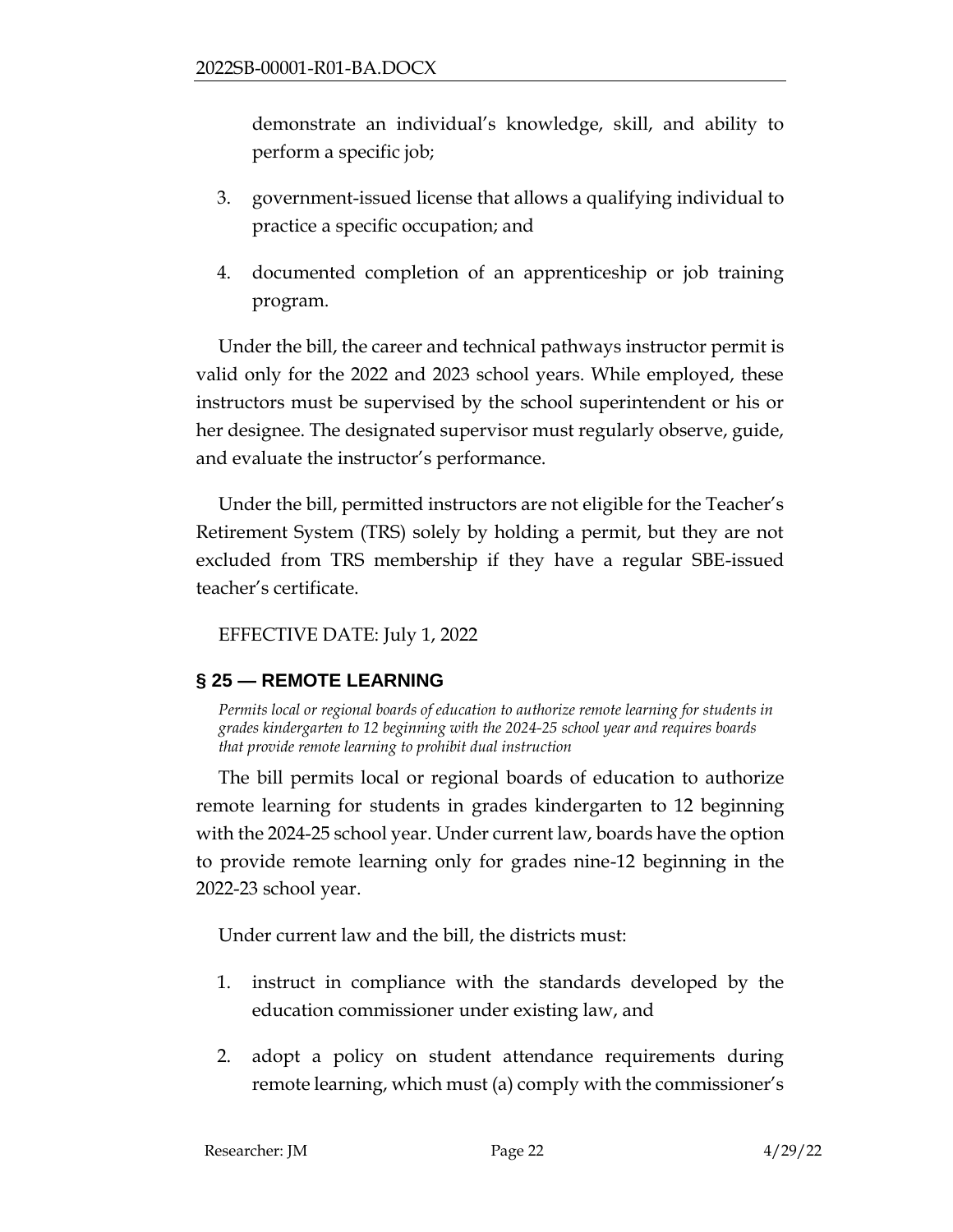guidance and (b) count attendance of any student who spends at least half of the day during virtual instruction engaged in virtual classes, virtual meetings, activities on time-logged electronic systems, and turning in assignments.

The bill additionally requires districts to prohibit dual instruction (i.e., the simultaneous instruction by a teacher to students in-person in the classroom and students engaged in remote learning) as part of remote learning.

In order to provide remote learning in grades kindergarten to eight, the bill requires school districts to also meet the above requirements.

By law and unchanged by the bill, remote learning is defined as instruction by means of one or more Internet-based software platforms as part of a remote learning model.

The bill also removes a provision in current law that states the commissioner's remote learning standards must not be considered regulations.

EFFECTIVE DATE: July 1, 2022

# <span id="page-22-0"></span>**§ 26 — STATE EDUCATION RESOURCE CENTER (SERC)**

*Expands SERC's specific list of required programs and activities; removes the requirement that SERC's real estate leases be subject to DAS approval, review, or regulation*

By law, the purpose of SERC, a quasi-public agency, is to help the SBE provide programs and activities that promote educational equity and excellence.

# *SERC Programs and Activities*

In addition to specific programs and activities in current law, the bill requires SERC to support local education agencies (public school districts) serving families', communities', and service providers' needs. Also, the bill requires, rather than allows, SERC to support programs and activities for early childhood education, school performance improvement, and opportunity gap closure. Lastly, it requires SERC to support and collaborate with other state agencies when performing any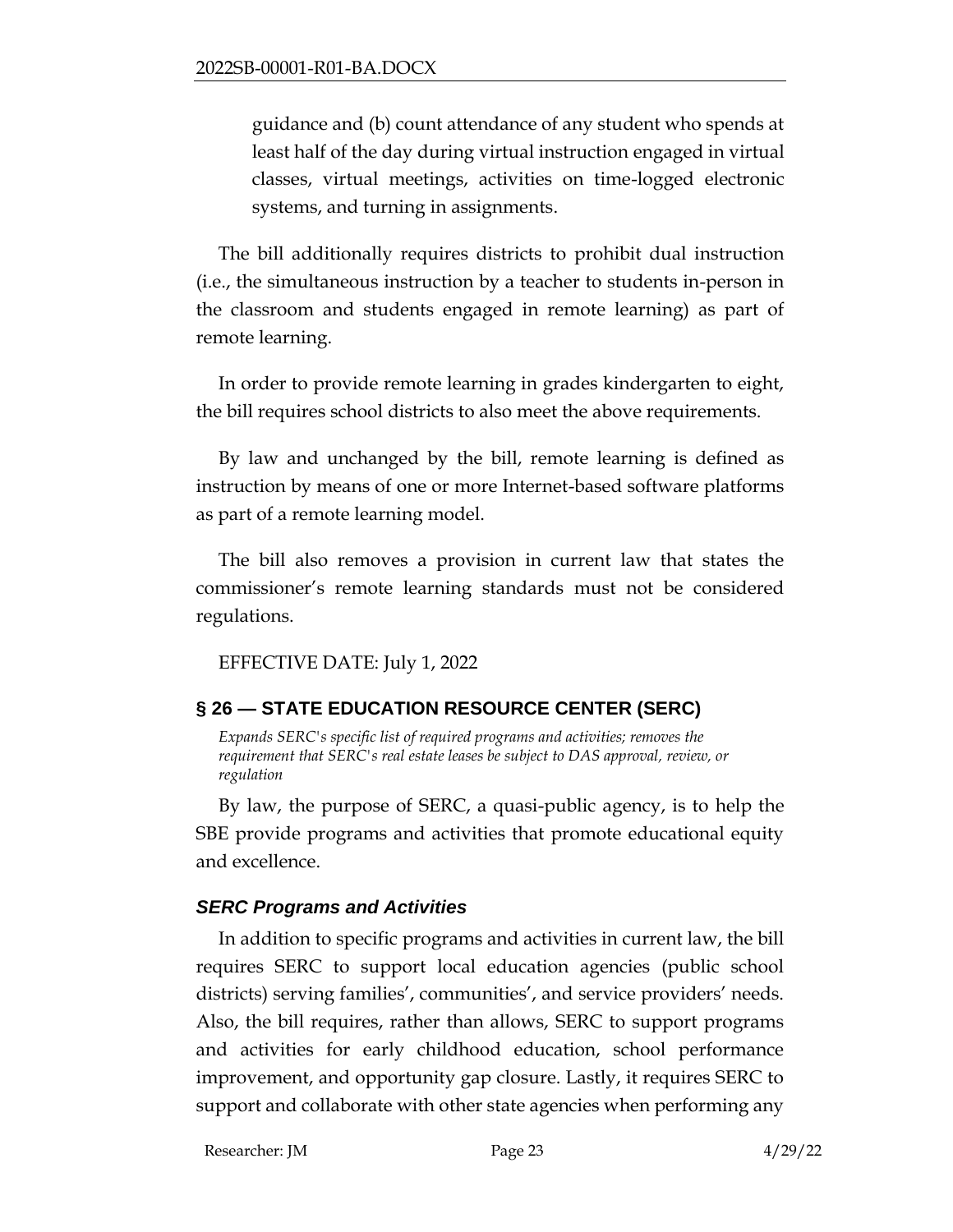of the programs and activities listed in current law or the bill.

# *DAS Approval of Real Estate Transactions*

The bill removes SERC leases from DAS oversight but maintains the requirement that their terms be necessary or incidental to SERC and its board of directors carrying out their duties under state law. Under current law, the following SERC real estate transactions are subject to DAS approval, review, or regulation: investments, acquisitions, leases, purchases, ownership, management, holding, disposal, conveyances, deals, or agreements.

EFFECTIVE DATE: July 1, 2022

# <span id="page-23-0"></span>**§§ 27 & 28 — OPEN CHOICE PROGRAM**

*Expands the New Haven-area program to include Guilford public schools and creates new earmarks for nonlapsing Open Choice funds appropriated to SDE*

Open Choice is a voluntary interdistrict attendance program that allows students from large urban districts to attend suburban schools and vice versa on a space-available basis. Its purpose is to reduce racial, ethnic, and economic isolation; improve academic achievement; and provide public school choice. In consultation with RESCs, receiving districts determine whether they will participate in the program and how many seats they will make available to students.

# *Program Expansion*

Beginning with the 2022-23 school year, the bill makes Guilford public schools eligible to participate in the Open Choice Program as a receiving and sending district paired with New Haven public schools. Although Guilford and New Haven are currently served by different Regional Educational Service Centers (RESCs), generally, as part of the program, students only attend public schools in the same RESC region.

# *Earmarks for Excess Open Choice Funds*

Existing law specifies how the education commissioner must use excess funds appropriated to the State Department of Education for the Open Choice program in years when fewer student enroll than appropriated funds anticipated.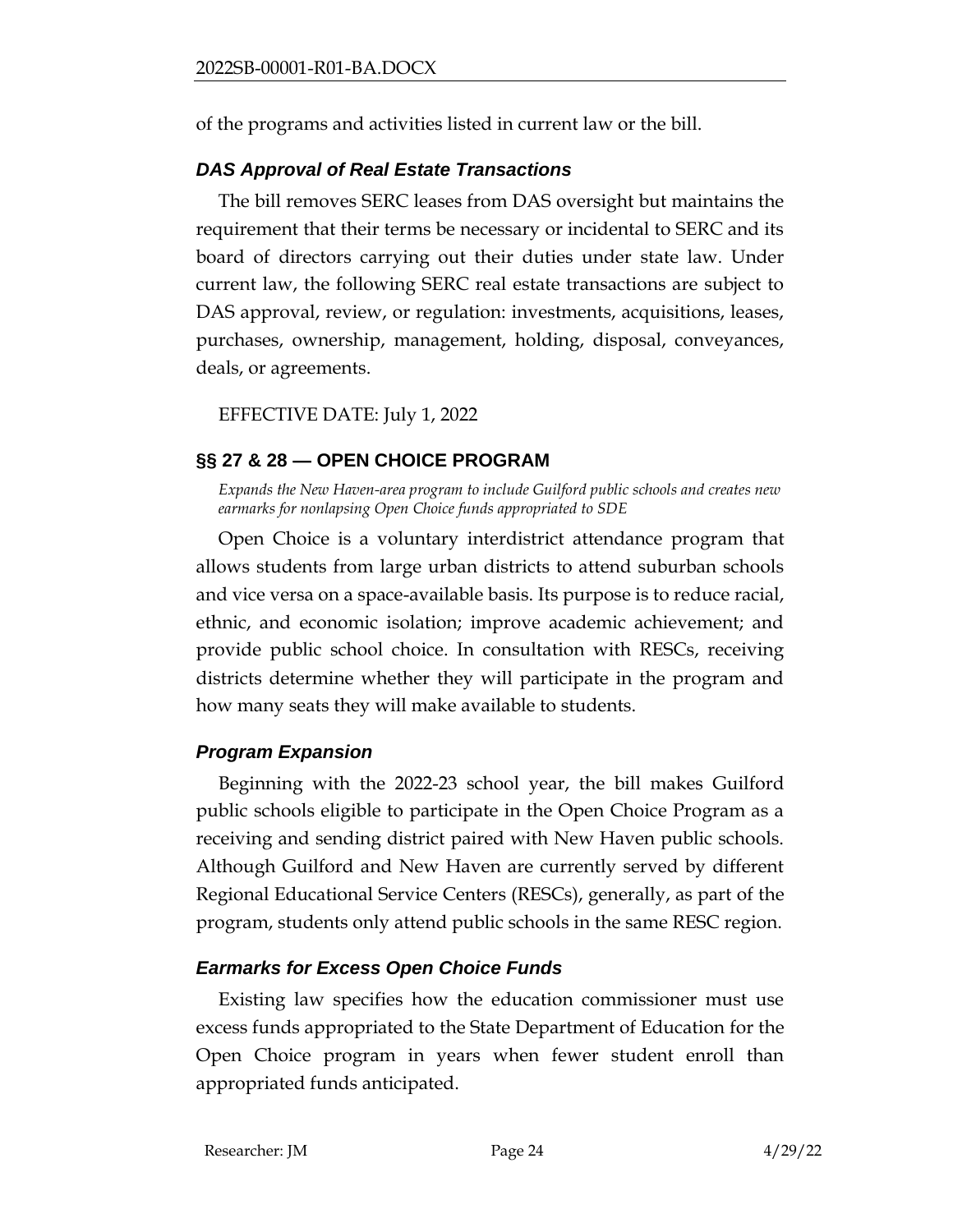By March 1 each year, current law requires the commissioner to first use up to \$500,000 of these nonlapsing funds for Open Choice receiving districts to provide grants on a pro-rata basis for each out-of-district student who is one of at least nine other out-of-district students attending the same school, up to \$1,000 per student. The bill earmarks any remaining unspent Open Choice funds for the following purposes:

- 1. the second \$500,000 for SERC to provide professional development to certified employees and other school personnel in Open Choice districts receiving students and
- 2. the remaining funds for wrap-around services for students participating in Open Choice, including tutoring, family support, and experiential learning.

Correspondingly, the bill removes from current law the following second and third earmark options for grants to receiving districts:

- 1. the next \$500,000 to \$1 million to provide grants on a pro-rata basis, in an amount the commissioner determines, to receiving districts reporting by March 1 that the number of out-of-district students that school year is greater than the number enrolled in the previous school year and
- 2. the remaining funds for the commissioner to use to increase Open Choice program enrolment in general.

EFFECTIVE DATE: July 1, 2022

# <span id="page-24-0"></span>**§ 29 — TEACHER SHORTAGE AND RETENTION TASK FORCE**

Creates a teacher shortage and retention task force responsible for reporting on *recommendations that address (1) teacher attrition and retention, (2) teacher shortages across subject matter disciplines, and (3) issues relating to equity and diversity*

The bill creates the state teacher shortage and retention task force and requires it to develop a comprehensive report with recommendations addressing (1) teacher attrition rates and retention, (2) teacher shortages across subject matter disciplines, (3) the impact of retention and shortages on financially distressed school districts, and (4) streamlining teacher certification without diminishing standards or the professional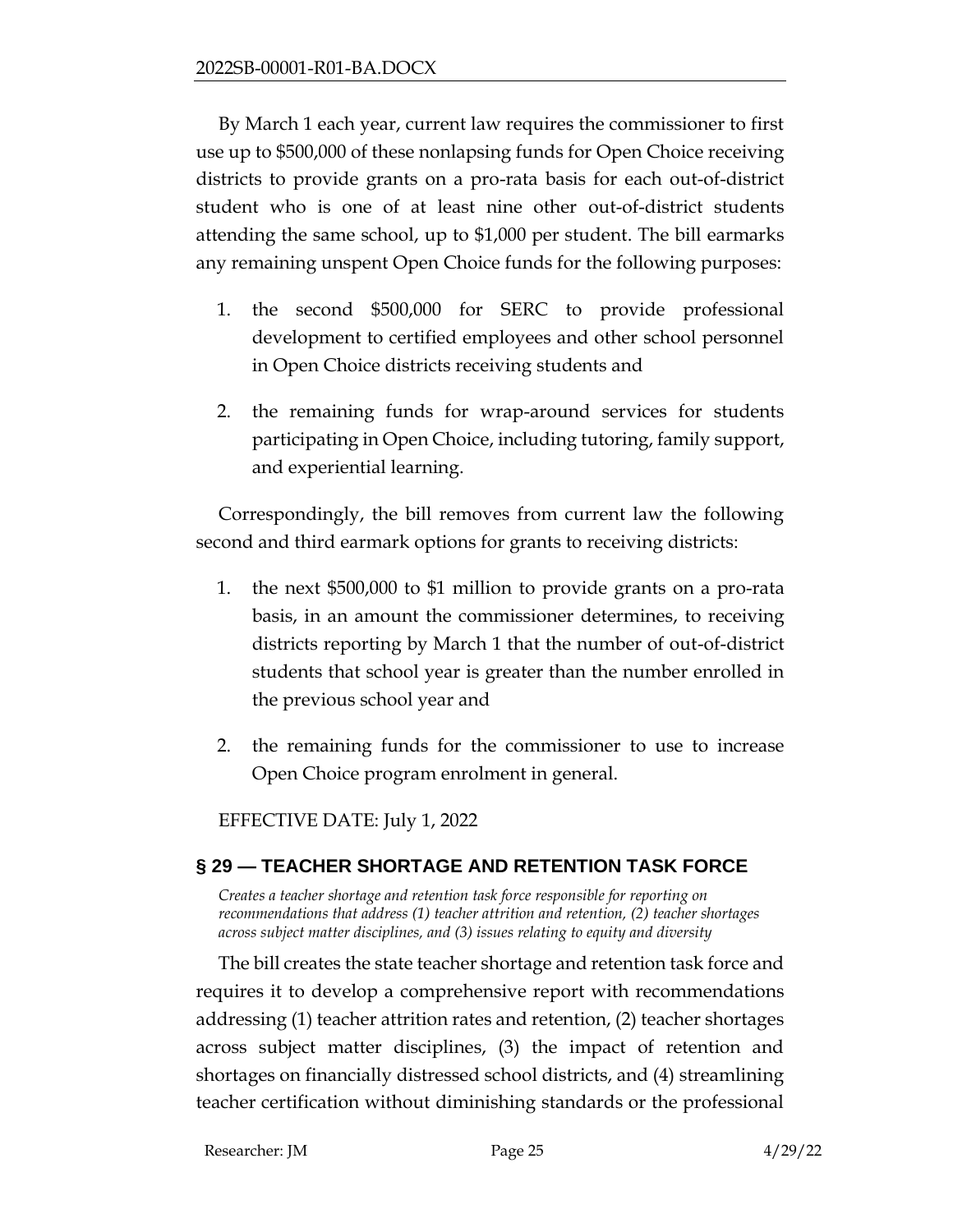value of a teaching certificate.

In developing the report, the task force must (1) address issues relating to equity, diversity, and inclusion and (2) examine strategies other states use to address teacher shortages and to attract and retain teachers.

The task force must submit its report to the Education and Children's committees by January 1, 2024. The task force terminates on that date or when it submits its report, whichever is later.

## *Membership and Appointments*

The 17-member task force consists of the following members:

- 1. two appointed by the House speaker who are certified teachers for grades 6 to 12, one each recommended by the (a) Connecticut Education Association and (b) American Federation of Teachers-Connecticut;
- 2. two appointed by the Senate president pro tempore who are certified teachers teaching in grades kindergarten to five, one each recommended by the (a) Connecticut Education Association and (b) American Federation of Teachers-Connecticut;
- 3. one appointed by the House majority leader who is a certified teacher in a priority school district and recommended by the Connecticut Education Association;
- 4. one appointed by the Senate majority leader who is a certified teacher in a priority school district and recommended by the American Federation of Teachers-Connecticut;
- 5. one appointed by the House minority leader who is a certified administrator and recommended by the Connecticut Association of Schools;
- 6. one appointed by the Senate minority leader who is a certified administrator serving as the principal of a school located in a priority school district and recommended by the Connecticut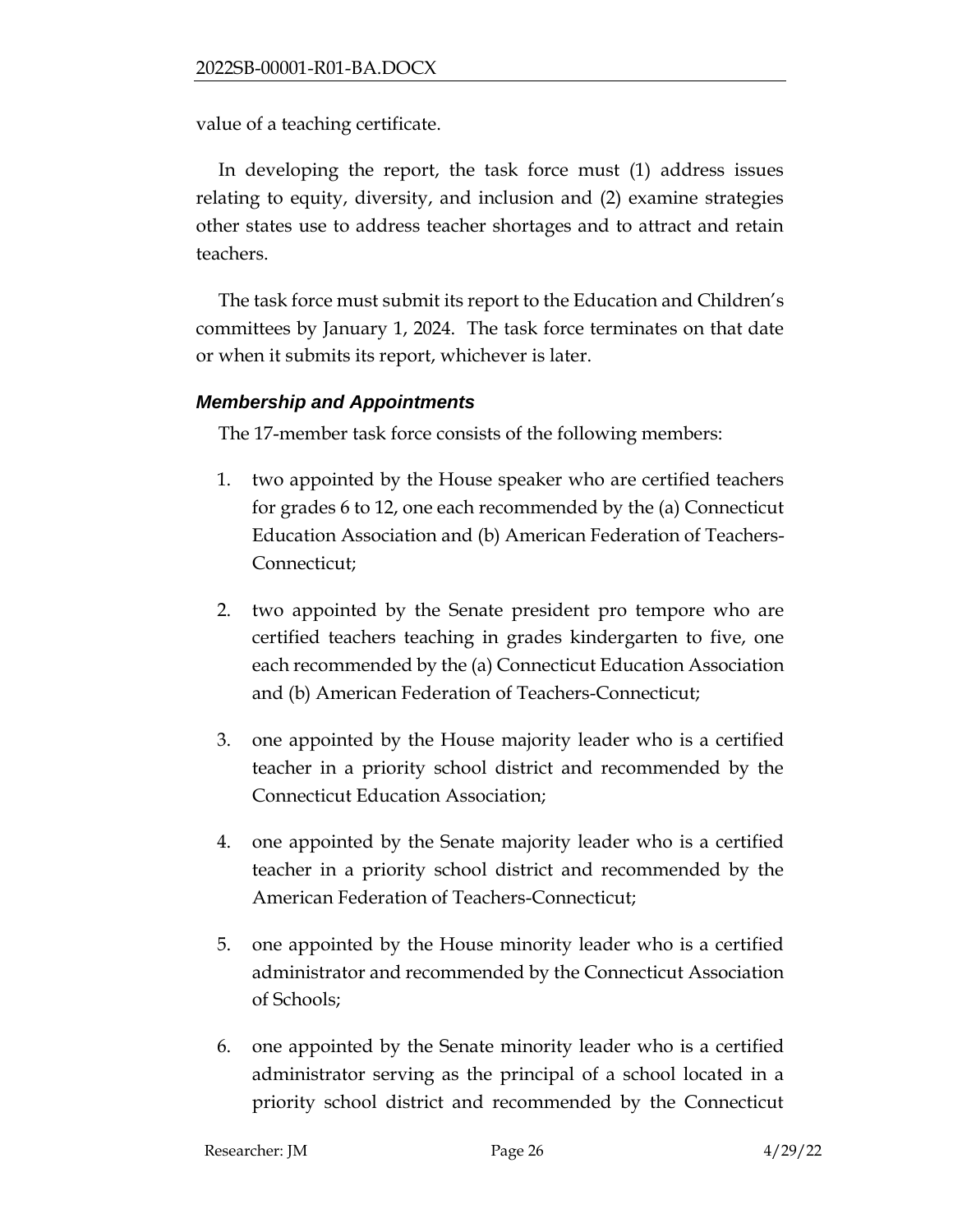Association of Schools;

- 7. one appointed by the Education Committee's House chairperson who is a certified teacher and is serving as a member of the Minority Teacher Recruitment Policy Oversight Council;
- 8. one appointed by the Education Committee's Senate chairperson who is a certified teacher and is serving, or has served, as a member of the minority teacher recruitment task force;
- 9. one appointed jointly by the Education Committee's House and Senate ranking members who is a faculty member at a Connecticut higher education institution and has expertise in teacher recruitment strategies and is recommended by the Connecticut chapter of the American Association of Colleges for Teacher Education;
- 10. the education commissioner or her designee;
- 11. the Teachers' Retirement Board's chief administrator or her designee; and
- 12. four gubernatorial appointments, (a) one who is a State Board of Education member, (b) one who is a Technical Education and Career System board member, and (c) two who represent the Connecticut Association for Public School Superintendents.

Appointing authorities must make their appointments within 30 days after the bill's passage and fill any vacancies. The House speaker and Senate president pro tempore must select the chairpersons from among the task force's membership. The chairpersons must schedule the first meeting within 60 days after the bill's passage.

The Education Committee's administrative staff serve as the task force's administrative staff.

EFFECTIVE DATE: Upon passage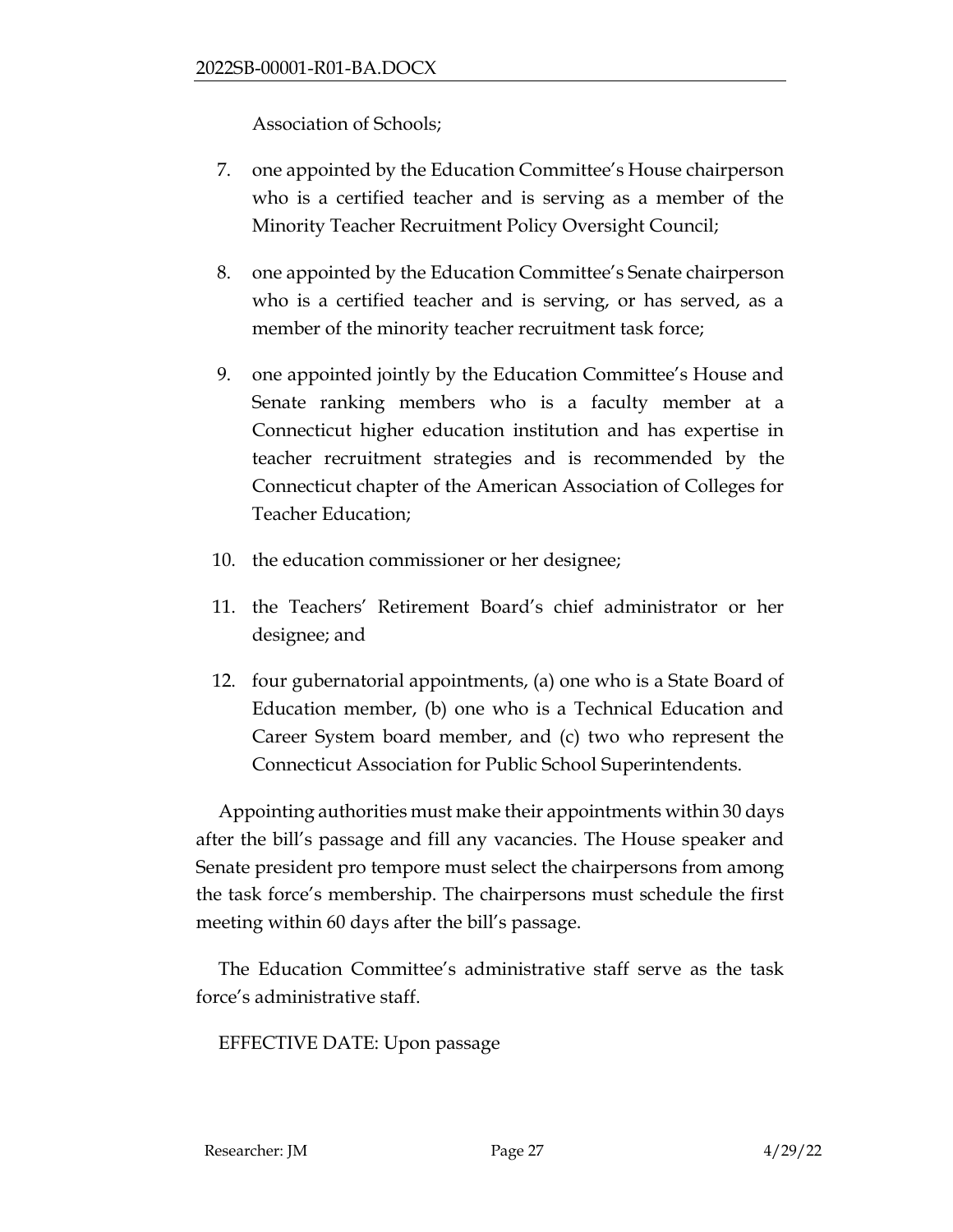### <span id="page-27-0"></span>**§ 30 — UNIFIED SCHOOL DISTRICT #1 (USD #1) STUDY**

*Requires DOC, in consultation with SDE, to conduct a study of how the funding of USD #1, the school district that serves inmates, compares to the funding of other school districts and education programs* 

The bill requires the Department of Correction (DOC), in consultation with SDE to conduct a study of how Unified School District #1 (USD #1), the school district within DOC that serves state inmates, is funded and how that funding compares to that of other school districts and education programs.

The study must include (1) an examination of the average cost per pupil for USD #1 students and the amount per pupil received in state education funding for the students and (2) a comparison of those per pupil costs and per pupil funding with other school districts and education programs in the state.

By January 1, 2023, DOC must submit a report on its findings and recommendations, if any, to the Education and Appropriations committees.

EFFECTIVE DATE: Upon passage

# <span id="page-27-1"></span>**§ 31 — RAISING THE SPECIAL EDUCATION AGE LIMIT**

*Requires school districts to provide special education services to qualifying students until they reach age 22*

The bill requires school districts to provide special education services to qualifying students until they reach age 22, rather than 21.

EFFECTIVE DATE: July 1, 2022

# <span id="page-27-2"></span>**§§ 32 & 33 — ASIAN AMERICAN AND PACIFIC ISLANDER STUDIES**

*Starting with the 2025-26 school year, requires all local and regional boards of education to include Asian American and Pacific Islander (AAPI) studies in their social studies curriculum and adds AAPI studies to the state's existing required program of instruction for public schools as part of the social studies curriculum*

Beginning with the 2025-26 school year, the bill (1) requires all local and regional boards of education to include Asian American and Pacific Islander (AAPI) studies in their social studies curriculum and (2) adds AAPI studies to the state's existing required program of instruction for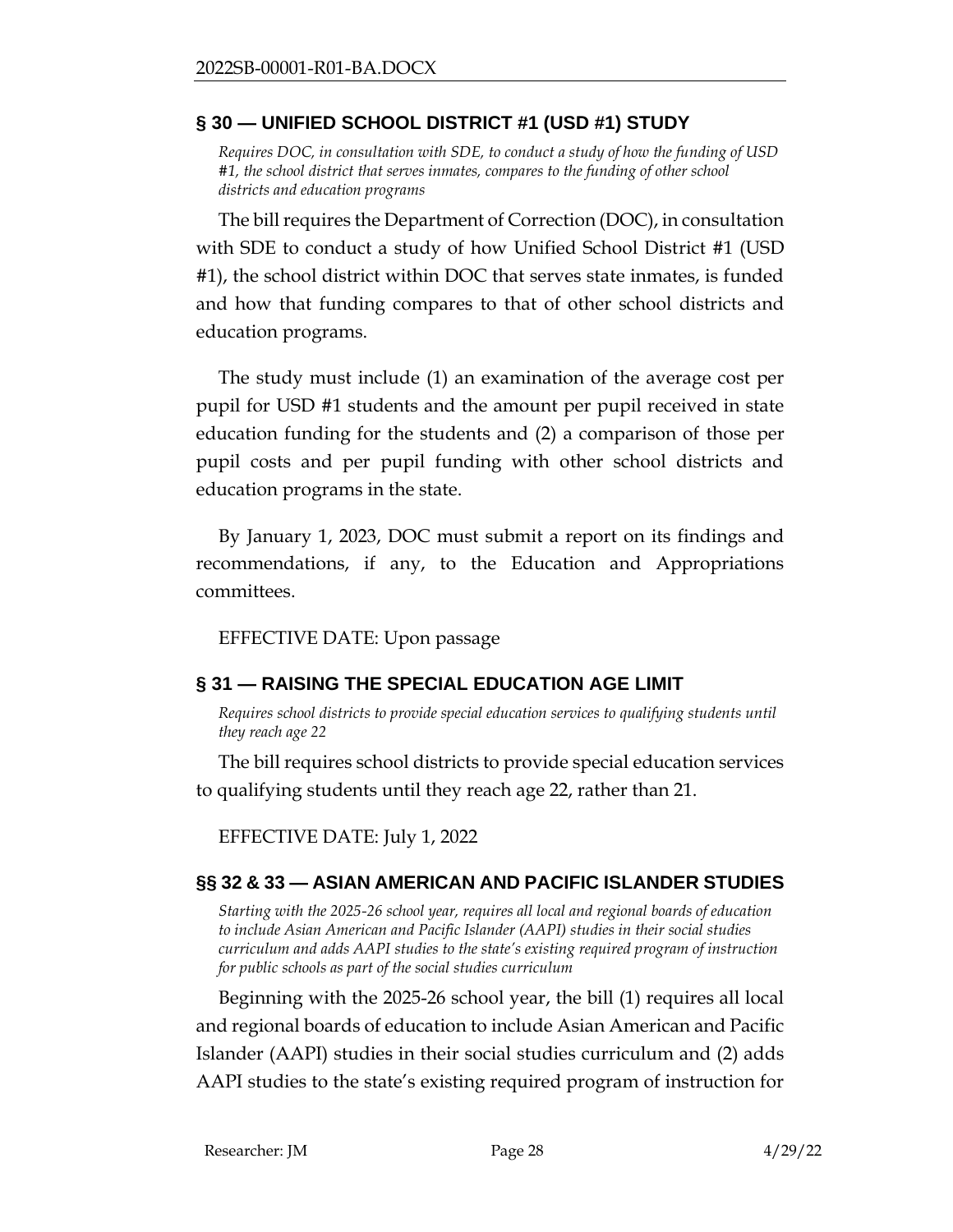public schools as part of the social studies curriculum. As with other required subject matter areas under existing law, the bill requires SBE to make AAPI curriculum materials available to help boards develop their instructional programs.

The bill requires boards of education, in their AAPI curriculum, to at least include a focus on the history of Asian American and Pacific Islanders in the state, region, and United States, and their contributions (1) towards advancing civil rights from the 19th century to the present day; (2) as individuals, in government, the arts, humanities, and sciences; and (3) as communities, to the economic, cultural, social, and political development of the United States.

In developing and implementing the new AAPI curriculum, the bill allows boards to (1) use existing and appropriate public or private materials, personnel, and resources, including curriculum materials that SBE must make available under the bill, and (2) accept gifts, grants, and donations, including in-kind donations. The curriculum must also meet SBE's statewide subject matter content standards.

EFFECTIVE DATE: July 1, 2022, for the new curriculum requirement for boards of education, and July 1, 2025, for the addition of AAPI studies to the required program of instruction.

# <span id="page-28-0"></span>**BACKGROUND**

# *Related Bills*

sSB 231, favorably reported by the Education Committee, contains the same provision regarding SERC's mission and authority.

sSB 273, favorably reported by the Appropriations and Education committees, contains the same provisions regarding the teacher certification law review and the career and technical pathways permit.

sSB 274, favorably reported by the Education Committee, contains similar provisions regarding the Minority Teacher Recruitment Task Force reviewing state recruitment and retention efforts and changing the task force's name.